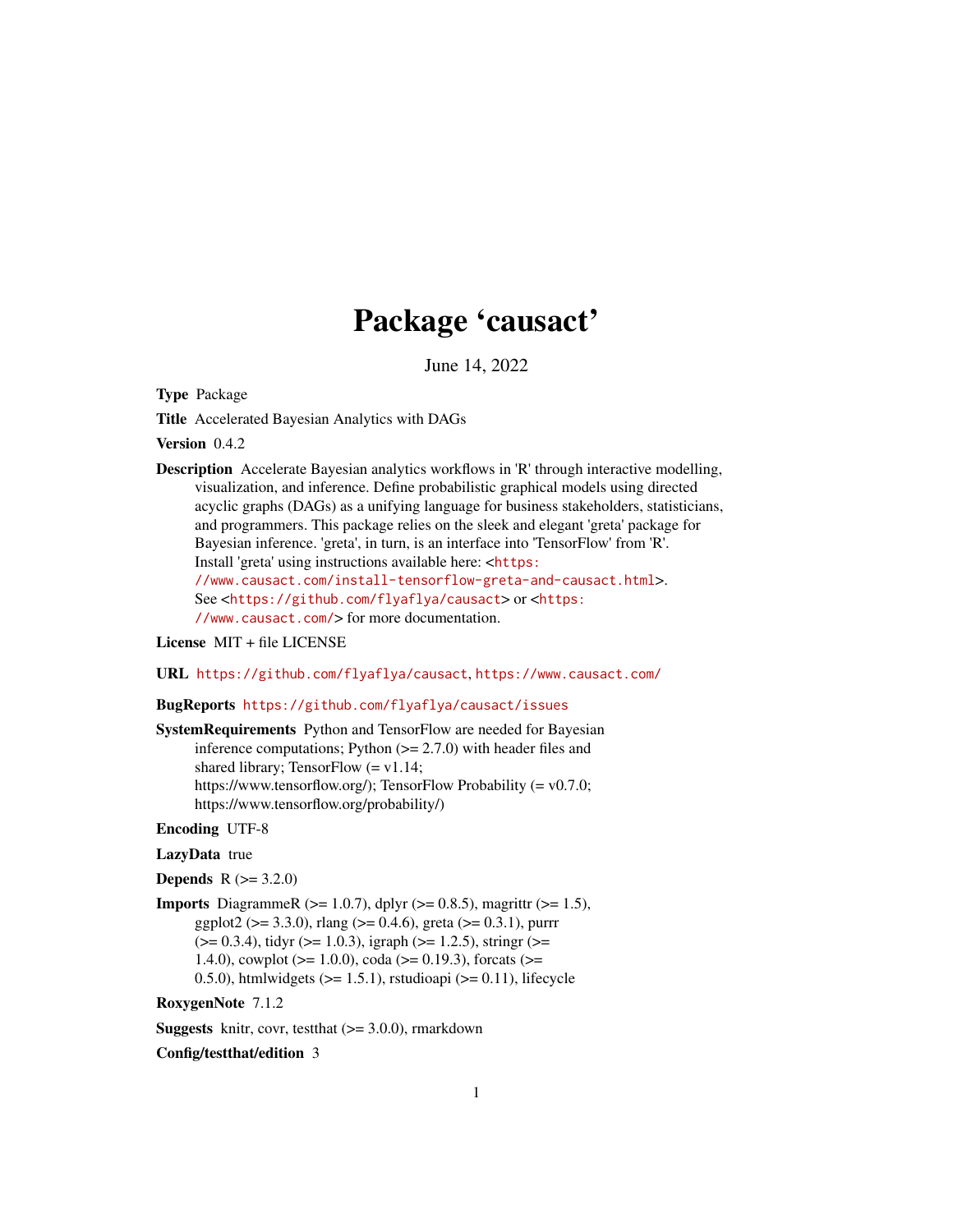# VignetteBuilder knitr

NeedsCompilation no

Author Adam Fleischhacker [aut, cre, cph], Daniela Dapena [ctb], Rose Nguyen [ctb], Jared Sharpe [ctb]

Maintainer Adam Fleischhacker <ajf@udel.edu>

Repository CRAN

Date/Publication 2022-06-14 16:00:02 UTC

# R topics documented:

| 3              |
|----------------|
| $\overline{3}$ |
| $\overline{4}$ |
| 5              |
| 5              |
| 6              |
| $\overline{7}$ |
| 9              |
| 9              |
| 10             |
| 11             |
| 12             |
| 13             |
| 14             |
| 17             |
| 19             |
| 20             |
| 20             |
| 21             |
| 21             |
| 22             |
| 24             |
| 24             |
| 25             |
| 25             |
| 26             |
| 27             |
| 27             |
| 28             |
| 28             |
| 29             |
| 29             |

 $\bf 30$  $\bf 30$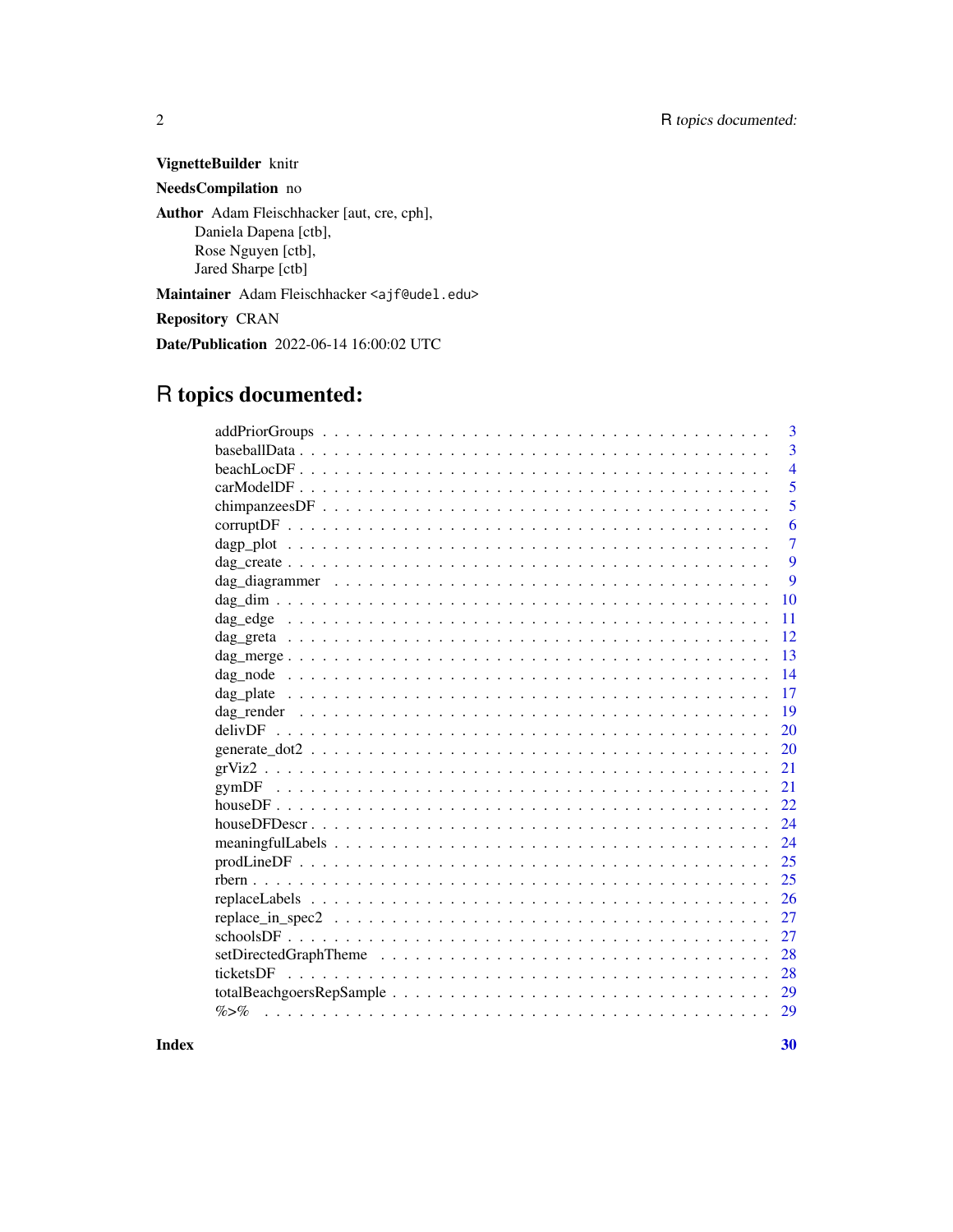<span id="page-2-0"></span>

# [Experimental]

Add a column to tidy dataframe of draws that groups parameters by their prior distribution. All parameters with the same prior distribution recieve the same index.

# Usage

```
addPriorGroups(drawsDF)
```
# Arguments

drawsDF the dataframe created by dag\_greta() where each row represents one draw of MCMC output. Two columns are expected, param - the parameter name, value - the realized value, and a third column, priorGroup, is appended as an integer grouping parameters by their prior distributions. The data for this third column is stored in an environment called cacheEnv when the dag\_greta() function is called. Any parameters with the same prior end up in the same prior group. Used by dagp\_plot() to group parameters when plotted.

# Value

a tidy dataframe of posterior draws. Useful for passing to dagp\_plot() or for creating plots using ggplot().

baseballData *Dataframe of 12,145 observations of baseball games in 2010*

#### Description

Dataframe of 12,145 observations of baseball games in 2010

#### Usage

baseballData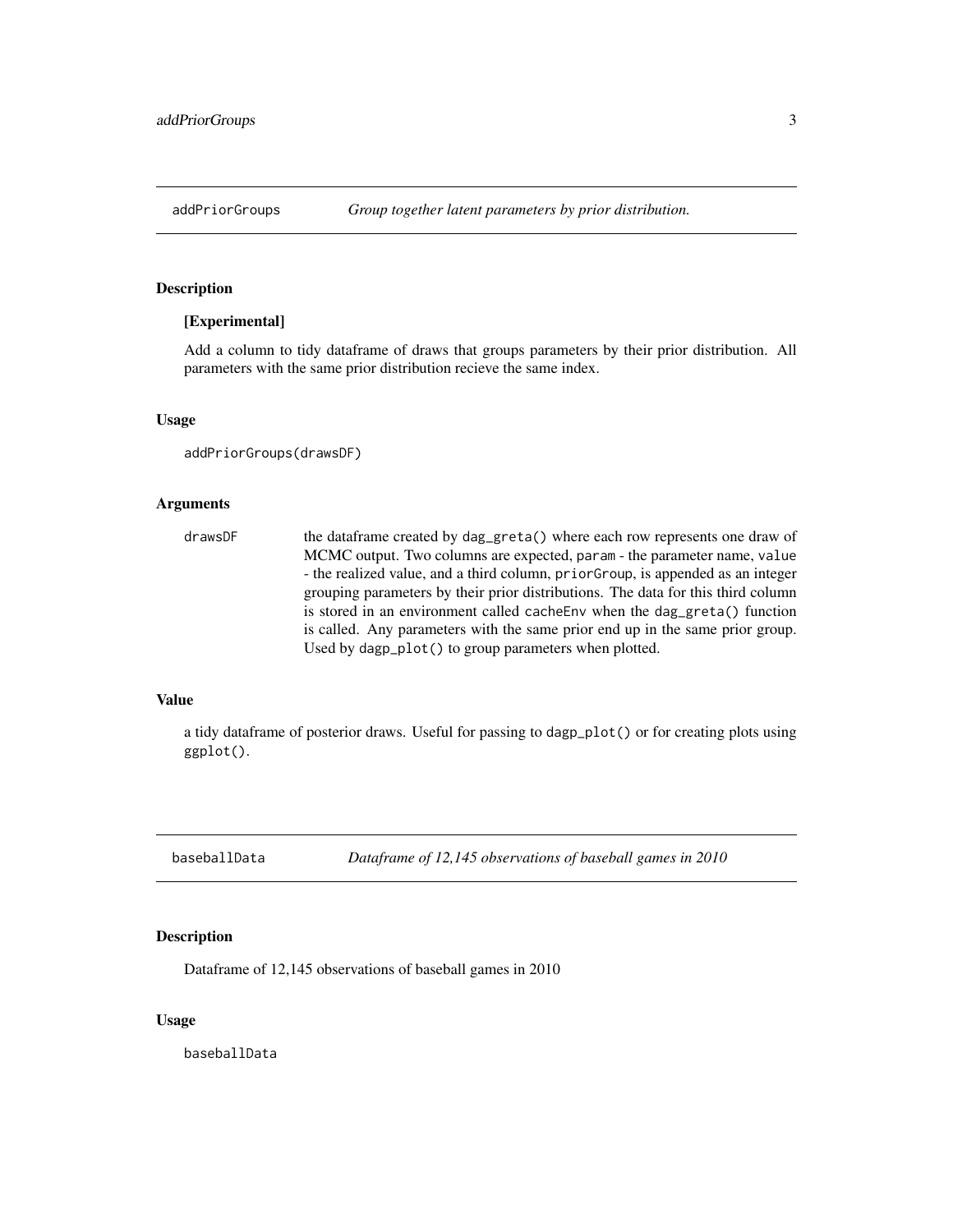#### 4 beachLocDF

# Format

A data frame with 12145 rows and 5 variables:

Date date game was played

Home abbreviation for home team (i.e. stadium where game played)

Visitor abbreviation for visiting team

HomeScore Runs scored by the home team

VisitorScore Runs scored by the visiting team

beachLocDF *Dataframe where each row represents data about one of the 26 mile markers (fake) from mile 0 to mile 2.5 along the Ocean City, MD beach/boardwalk.*

# Description

Dataframe where each row represents data about one of the 26 mile markers (fake) from mile 0 to mile 2.5 along the Ocean City, MD beach/boardwalk.

#### Usage

beachLocDF

# Format

A data frame with 26 rows and 3 variables:

- mileMarker a number representing a location on the Ocean City beach/boardwalk.
- beachgoerProb The probability of any Ocean City, MD beachgoer (during the hot swimming days) exiting the beach at that mile marker.
- expenseEst The estimated annual expenses of running a business at that location on the beach. It is assumed a large portion of the expense is based on commercial rental rates at that location. More populated locations tend to have higher expenses.

<span id="page-3-0"></span>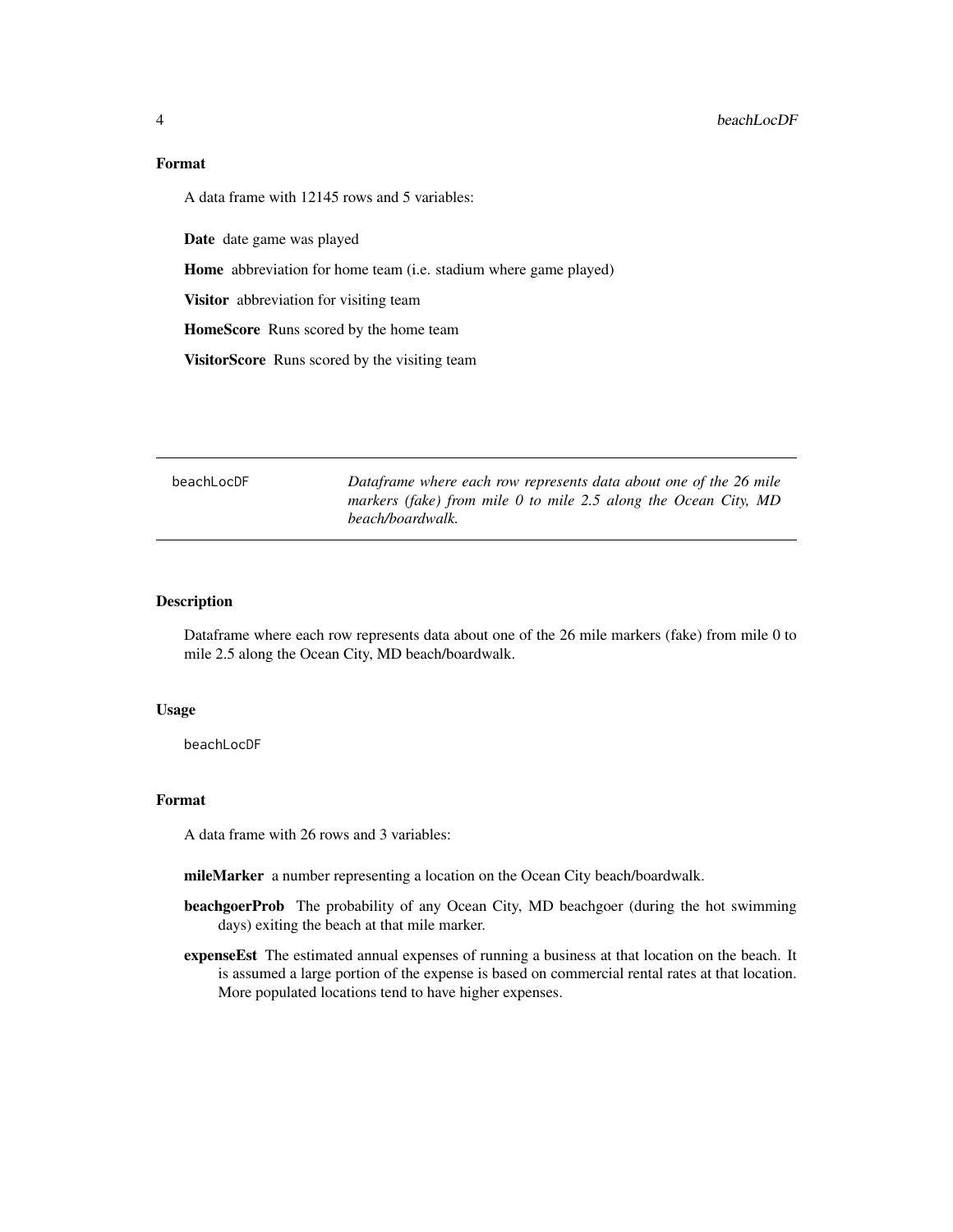<span id="page-4-0"></span>carModelDF *Dataframe of 1000 (fake) observations of whether certain car buyers were willing to get information on a credit card speciailizing in rewards for adventure travellers.*

#### Description

Dataframe of 1000 (fake) observations of whether certain car buyers were willing to get information on a credit card speciailizing in rewards for adventure travellers.

#### Usage

carModelDF

# Format

A data frame with 1000 rows and 3 variables:

customerID a unique id of a potential credit card customer. They just bought a car and are asked if they want information on the credit card.

carModel The model of car purchased.

getCard Whether the customer expressed interest in hearing more about the card.

chimpanzeesDF *Data from behavior trials in a captive group of chimpanzees, housed in Lousiana. From Silk et al. 2005. Nature 437:1357-1359 and further popularized in McElreath, Richard. Statistical rethinking: A Bayesian course with examples in R and Stan. CRC press, 2020. Experiment*

## Description

Data from behavior trials in a captive group of chimpanzees, housed in Lousiana. From Silk et al. 2005. Nature 437:1357-1359 and further popularized in McElreath, Richard. Statistical rethinking: A Bayesian course with examples in R and Stan. CRC press, 2020. Experiment

#### Usage

chimpanzeesDF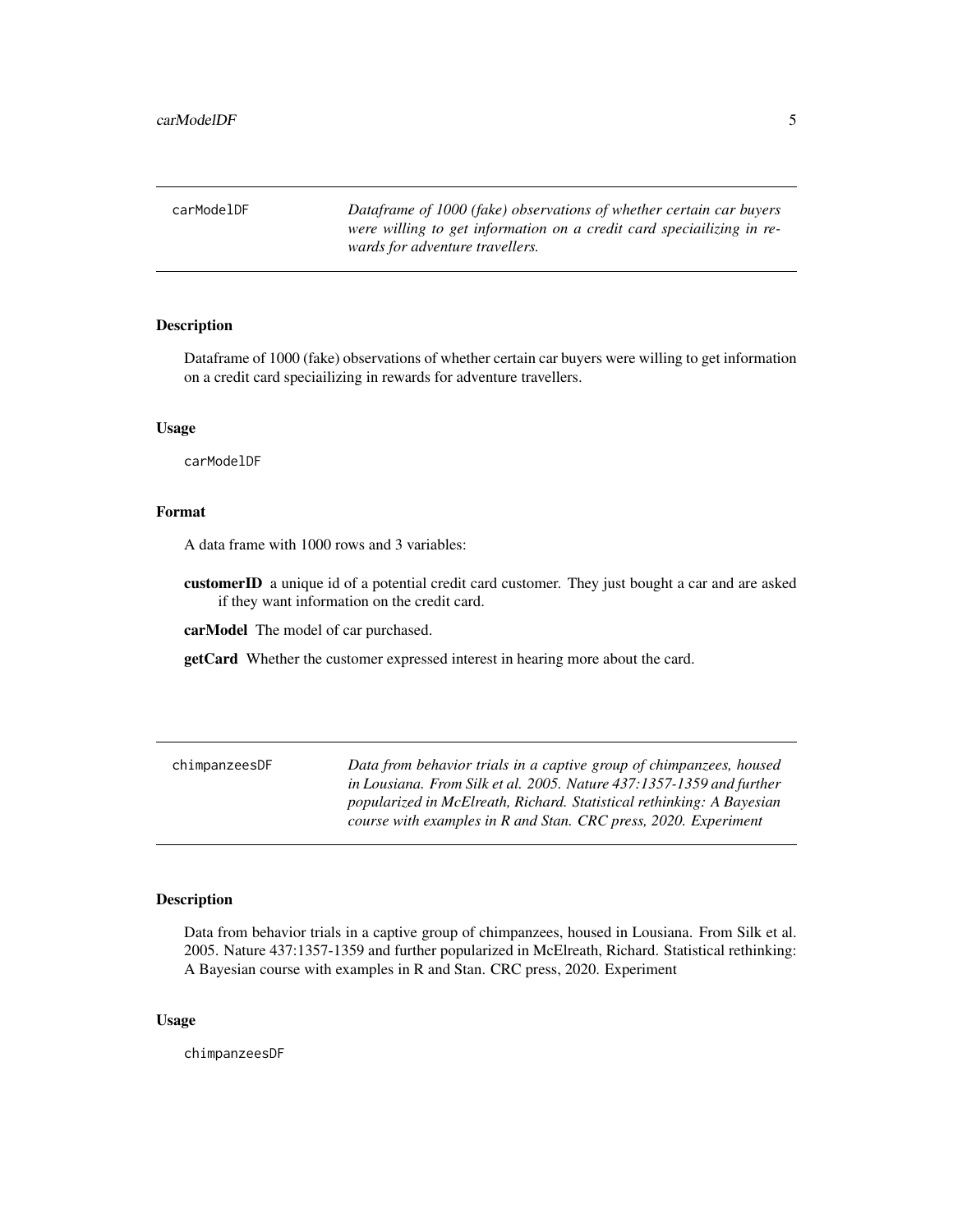#### <span id="page-5-0"></span>6 corruptDF

# Format

A data frame with 504 rows and 9 variables:

actor name of actor

recipient name of recipient (NA for partner absent condition)

condition partner absent  $(0)$ , partner present  $(1)$ 

block block of trials (each actor x each recipient 1 time)

trial trial number (by chimp = ordinal sequence of trials for each chimp, ranges from 1-72; partner present trials were interspersed with partner absent trials)

prosoc\_left prosocial\_left : 1 if prosocial (1/1) option was on left

**chose\_prosoc** choice chimp made  $(0 = 1/0$  option,  $1 = 1/1$  option)

**pulled\_left** which side did chimp pull  $(1 = left, 0 = right)$ 

treatment narrative description combining condition and prosoc\_left that describes the side the prosical food option was on and whether a partner was present

# Source

Silk et al. 2005. Nature 437:1357-1359..

| corruptDF | Dataframe of 174 observations where information on the human de-     |
|-----------|----------------------------------------------------------------------|
|           | velopmet index (HDI) and the corruption perceptions index (CPI) both |
|           | exist. Each observation is a country.                                |

# Description

Dataframe of 174 observations where information on the human developmet index (HDI) and the corruption perceptions index (CPI) both exist. Each observation is a country.

#### Usage

corruptDF

# Format

A data frame with 174 rows and 7 variables:

country country name region region name as given with CPI rating countryCode three letter abbreviation for country regionCode four letter or less abbreviation for country population 2017 country population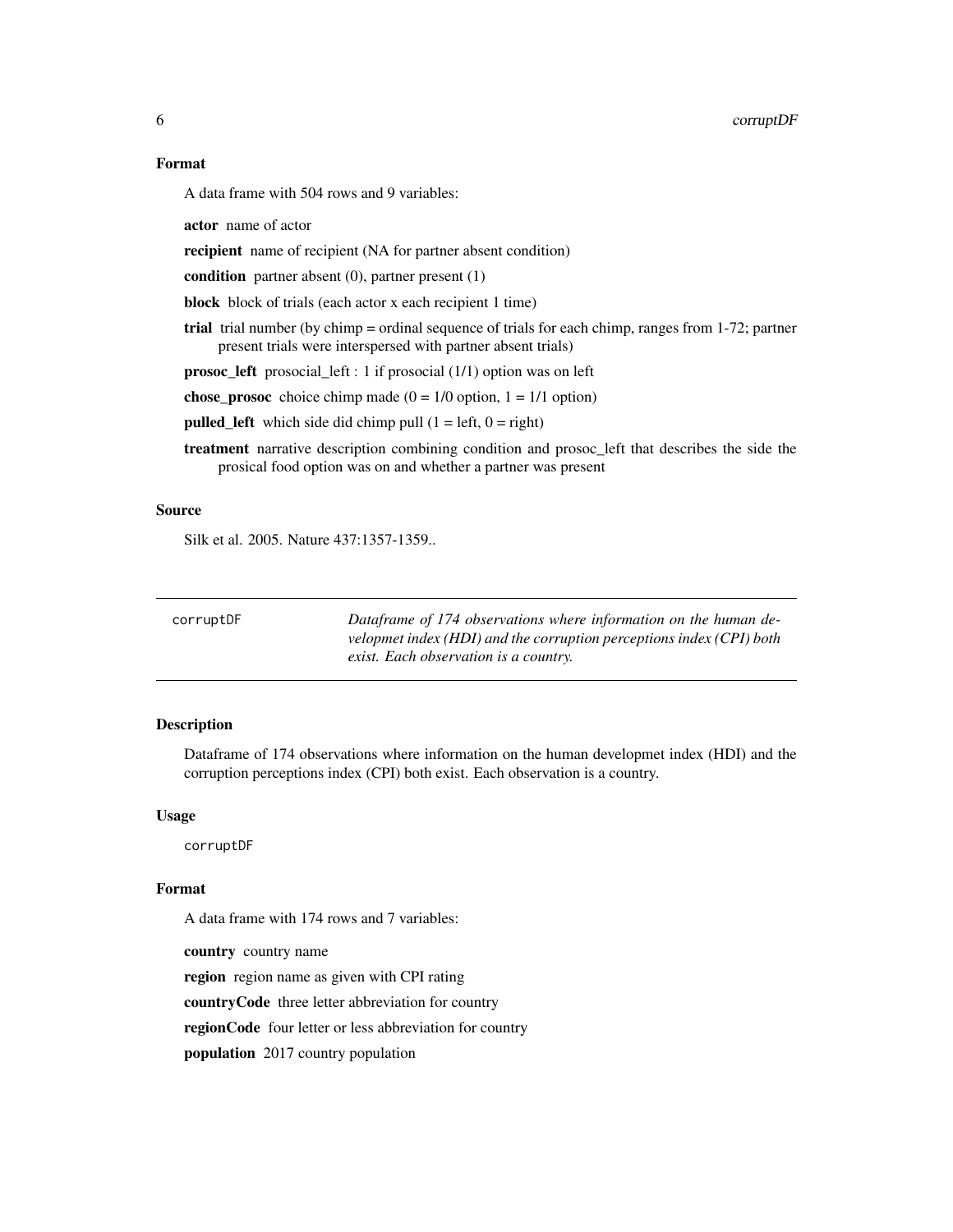- <span id="page-6-0"></span>CPI2017 The Corruption Perceptions Index score for 2017: A country/territory's score indicates the perceived level of public sector corruption on a scale of 0-100, where 0 means that a country is perceived as highly corrupt and a 100 means that a country is perceived as very clean.
- HDI2017 The human development index score for 2017: the Human Development Index (HDI) is a measure of achievement in the basic dimensions of human development across countries. It is an index made from a simple unweighted average of a nation's longevity, education and income and is widely accepted in development discourse.

#### Source

<https://www.transparency.org/cpi> CPI data available from www.transparency.org/cpi. Accessed Oct 1, 2018. Consumer Perception Index 2017 by Transparency International is licensed under CC-BY- ND 4.0.

<https://hdr.undp.org/en/content/human-development-index-hdi> HDA data accessed on Oct 1, 2018.

<https://data.worldbank.org/> Population data accessed on Oct 1, 2018.

dagp\_plot *Plot posterior distribution from dataframe of posterior draws.*

#### Description

#### [Stable]

Plot the posterior distribution of all latent parameters using a dataframe of posterior draws from a causact\_graph model.

# Usage

dagp\_plot(drawsDF, densityPlot = FALSE)

#### Arguments

| drawsDF     | the dataframe output of dag_greta(mcmc=TRUE) where each column is a pa-<br>rameter and each row a single draw from a representative sample.                                                                                                                           |
|-------------|-----------------------------------------------------------------------------------------------------------------------------------------------------------------------------------------------------------------------------------------------------------------------|
| densityPlot | If TRUE, each parameter gets its own density plot. If FALSE (recommended us-<br>age), parameters are grouped into facets based on whether they share the same<br>prior or not. 10 and 90 percent credible intervals are displayed for the posterior<br>distributions. |

#### Value

a credible interval plot of all latent posterior distribution parameters.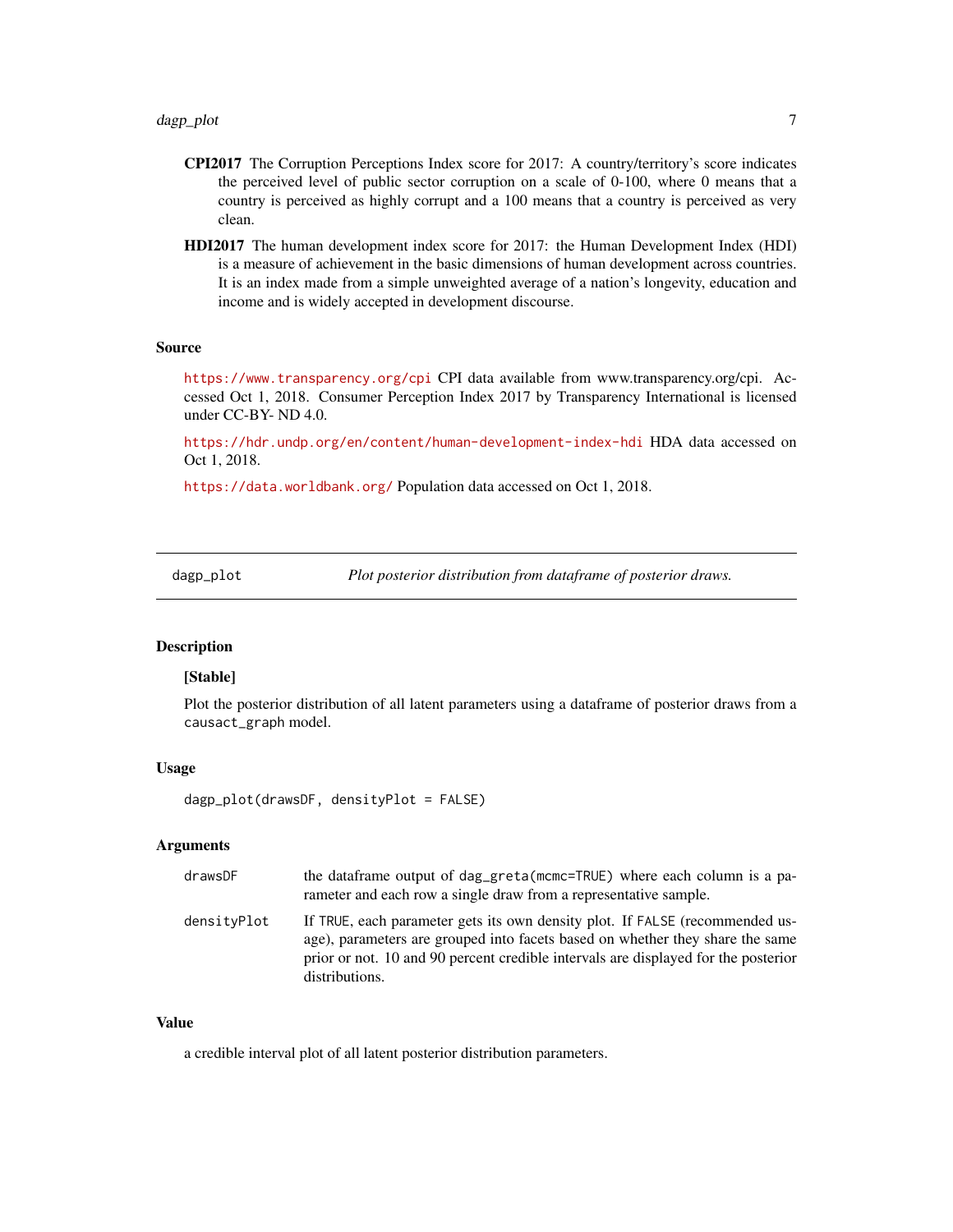# Examples

```
# A simple example
posteriorDF = data.frame(x = rnorm(100),
y = \text{resp}(100),
z = runif(100)posteriorDF %>%
dagp_plot(densityPlot = TRUE)
# More complicated example requiring 'greta'
## Not run:
library(greta)
# Create a 2 node graph
graph = dag_create() %>%
  dag_node("Get Card","y",
         rhs = bernoulli(theta),
         data = carModelDF$getCard) %>%
  dag_node(descr = "Card Probability by Car",label = "theta",
           rhs = beta(2, 2),
           child = "y")graph %>% dag_render()
# below requires Tensorflow installation
drawsDF = graph %>% dag_greta(mcmc=TRUE)
drawsDF %>% dagp_plot()
## End(Not run)
# A multiple plate example
library(dplyr)
poolTimeGymDF = gymDF %>%
mutate(stretchType = ifelse(yogaStretch == 1,
                             "Yoga Stretch",
                             "Traditional")) %>%
group_by(gymID,stretchType,yogaStretch) %>%
  summarize(nTrialCustomers = sum(nTrialCustomers),
            nSigned = sum(nSigned))
graph = dag_create() %>%
  dag_node("Cust Signed","k",
           rhs = binomial(n,p),
           data = poolTimeGymDF$nSigned) %>%
  dag_node("Probability of Signing","p",
           rhs = beta(2,2),
           child = "k") %>%
  dag_node("Trial Size","n",
           data = poolTimeGymDF$nTrialCustomers,
           child = "k") %>%
  dag_plate("Yoga Stretch","x",
            nodeLabels = c("p"),
            data = poolTimeGymDF$stretchType,
            addDataNode = TRUE) %>%
  dag_plate("Observation","i",
            nodeLabels = c("x", "k", "n") %>%
```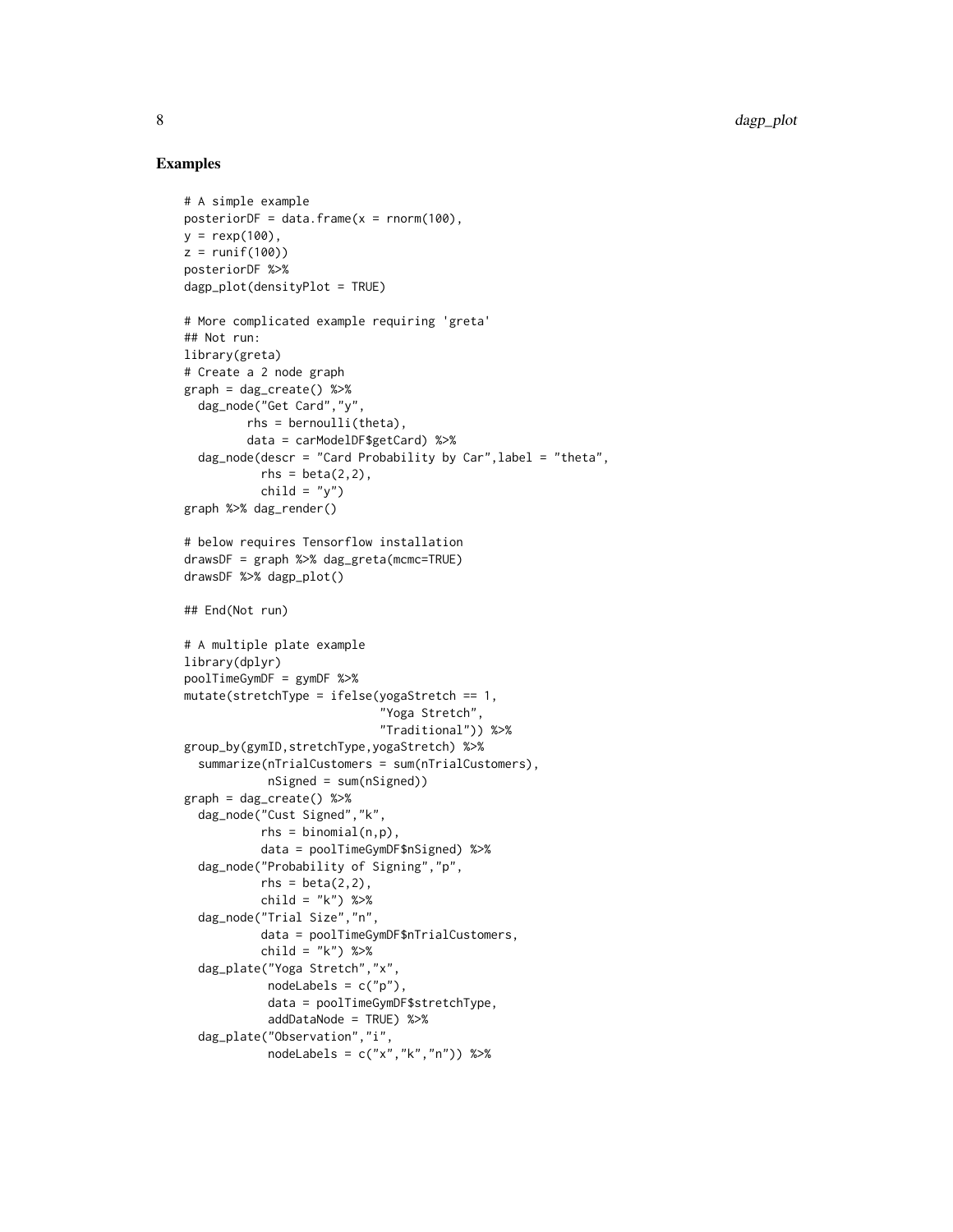# <span id="page-8-0"></span>dag\_create 9

```
dag_plate("Gym","j",
            nodeLabels = "p",
            data = poolTimeGymDF$gymID,
            addDataNode = TRUE)
graph %>% dag_render()
## Not run:
# below requires Tensorflow installation
drawsDF = graph %>% dag_greta(mcmc=TRUE)
drawsDF %>% dagp_plot()
```
## End(Not run)

dag\_create *Create a graph object for drawing a DAG.*

## Description

#### [Stable]

Generates a causact\_graph graph object that is set-up for drawing DAG graphs.

#### Usage

dag\_create()

#### Value

a list object of class causact\_graph consisting of 6 dataframes. Each data frame is responsible for storing information about nodes, edges, plates, and the relationships among them.

# Examples

```
# With `dag_create()` we can create an empty graph and
# add in nodes (`dag_node()`), add edges (`dag_edge`), and
# view the graph with 'dag_render()'.
dag_create()
```
dag\_diagrammer *Convert graph to Diagrammer object for visualization*

# Description

# [Stable]

Convert a causact\_graph to a DiagrammeR object for visualization.

#### Usage

```
dag_diagrammer(graph, wrapWidth = 24, shortLabel = FALSE)
```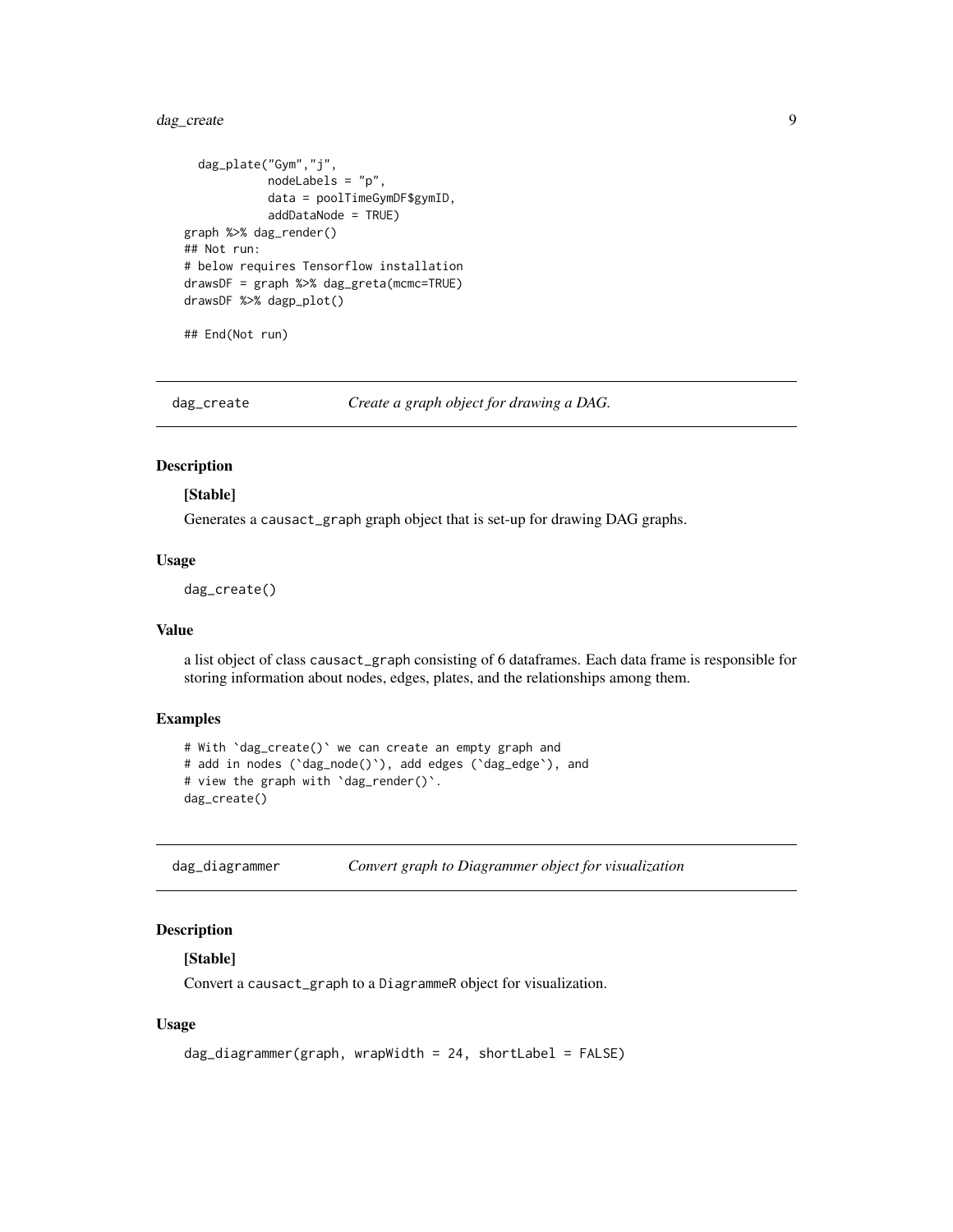<span id="page-9-0"></span>10 dag\_dim

# Arguments

| graph      | a graph object of class causact_graph created using dag_create(). |
|------------|-------------------------------------------------------------------|
| wrapWidth  | a required character label that describes the node.               |
| shortLabel | a longer more descriptive character label for the node.           |

# Value

a graph object of class dgr\_graph. Useful for further customizing graph displays using the DiagrammeR package.

# Examples

```
library("DiagrammeR")
dag_create() %>%
dag_node("Get Card","y",
        rhs = bernoulli(theta),
        data = carModelDF$getCard) %>%
 dag_diagrammer() %>%
 render_graph(title = "DiagrammeR Version of causact_graph")
```
dag\_dim *Add dimension information to* causact\_graph

# Description

Internal function that is used as part of rendering graph or running greta.

## Usage

```
dag_dim(graph)
```
# Arguments

graph a graph object of class causact\_graph created using dag\_create().

# Value

a graph object of class causact\_graph with populated dimension information.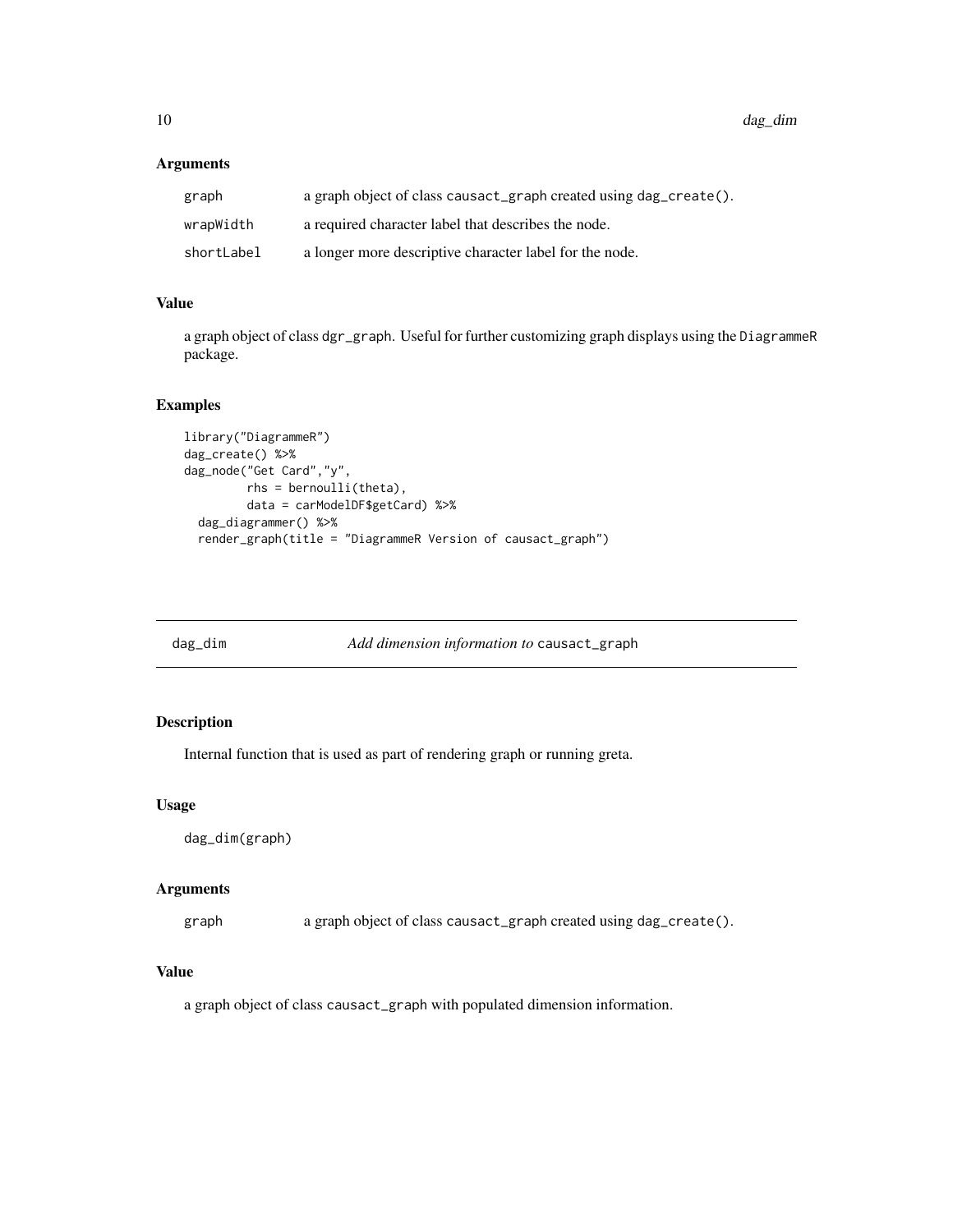<span id="page-10-0"></span>

# [Stable]

With a graph object of class causact\_graph created from dag\_create, add an edge between nodes in the graph. Vector recycling is used for all arguments.

# Usage

dag\_edge(graph, from, to, type = as.character(NA))

# Arguments

| graph | a graph object of class causact_graph.                                                                                                                                                                                                                                                 |
|-------|----------------------------------------------------------------------------------------------------------------------------------------------------------------------------------------------------------------------------------------------------------------------------------------|
| from  | a character vector representing the parent nodes label or description from which<br>the edge is connected.                                                                                                                                                                             |
| to    | the child node label or description from which the edge is connected.                                                                                                                                                                                                                  |
| type  | character string used to represent the DiagrammeR line type (e.g. "solid").<br>Use type = "extract" to encourage causact to only pass indexed elements of<br>the parent node to each instance of the child node. Specify type = "solid" to<br>override any automated extract behavior. |

## Value

a graph object of class dgr\_graph with additional edges created by this function.

# Examples

```
# Create a graph with 2 connected nodes
dag_create() %>%
 dag_node("X") %>%
 dag_node("Y") %>%
 dag\_edge(from = "X", to = "Y") %>%
 dag_render(shortLabel = TRUE)
```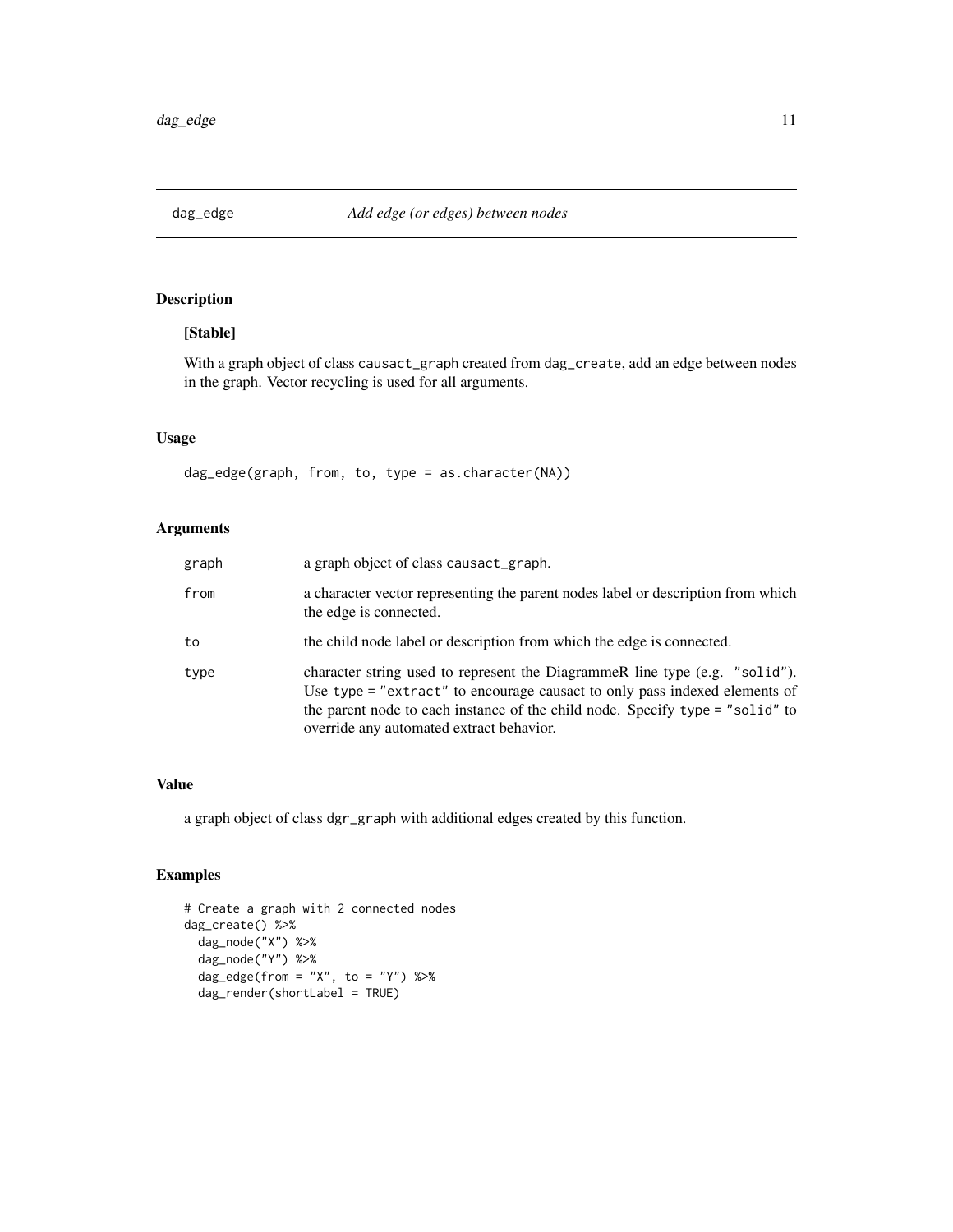<span id="page-11-0"></span>

# [Stable]

Generate a representative sample of the posterior distribution. The input graph object should be of class causact\_graph and created using dag\_create(). The specification of a completely consistent joint distribution is left to the user. Helpful error messages are scheduled for future versions of the causact package.

#### Usage

```
dag_greta(graph, mcmc = TRUE, meaningfulLabels = TRUE, ...)
```
#### Arguments

| graph            | a graph object of class causact_graph representing a complete and conistent<br>specification of a joint distribution.                                                                                                                                                                                                                                                                      |  |
|------------------|--------------------------------------------------------------------------------------------------------------------------------------------------------------------------------------------------------------------------------------------------------------------------------------------------------------------------------------------------------------------------------------------|--|
| mcmc             | a logical value indicating whether to sample from the posterior distribution.<br>When mcmc=FALSE, the greta code is printed to the console, but not executed.<br>The user can cut and paste the code to another script for running line-by-line.<br>This option is most useful for debugging purposes. When mcmc=TRUE, the code<br>is executed and outputs a dataframe of posterior draws. |  |
| meaningfulLabels |                                                                                                                                                                                                                                                                                                                                                                                            |  |
|                  | a logical value indicating whether to replace the indexed variable names in<br>draws with abbreviated names representing the factor value corresponding to<br>the index. This argument is treated as TRUE regardless of user input. The ability<br>to retain numerical indexing will be in a subsequent release.                                                                           |  |
| $\ddots$         | additional arguments to be passed onto $g$ reta:: $m$ cmc $()$ .                                                                                                                                                                                                                                                                                                                           |  |

#### Value

If mcmc=TRUE, returns a dataframe of posterior distribution samples corresponding to the input causact\_graph. Each column is a parameter and each row a draw from the posterior sample output. If mcmc=FALSE, running dag\_greta returns a character string of code that would help the user create three objects representing the posterior distribution:

- 1. draws: An mcmc.list object containing raw output from the HMCMC sampler used by greta.
- 2. drawsDF: A wide data frame with all latent variables as columns and all draws as rows. This data frame is useful for calculations based on the posterior
- 3. tidyDrawsDF: A long data frame with each draw represented on one line. This data frame is useful for plotting posterior distributions.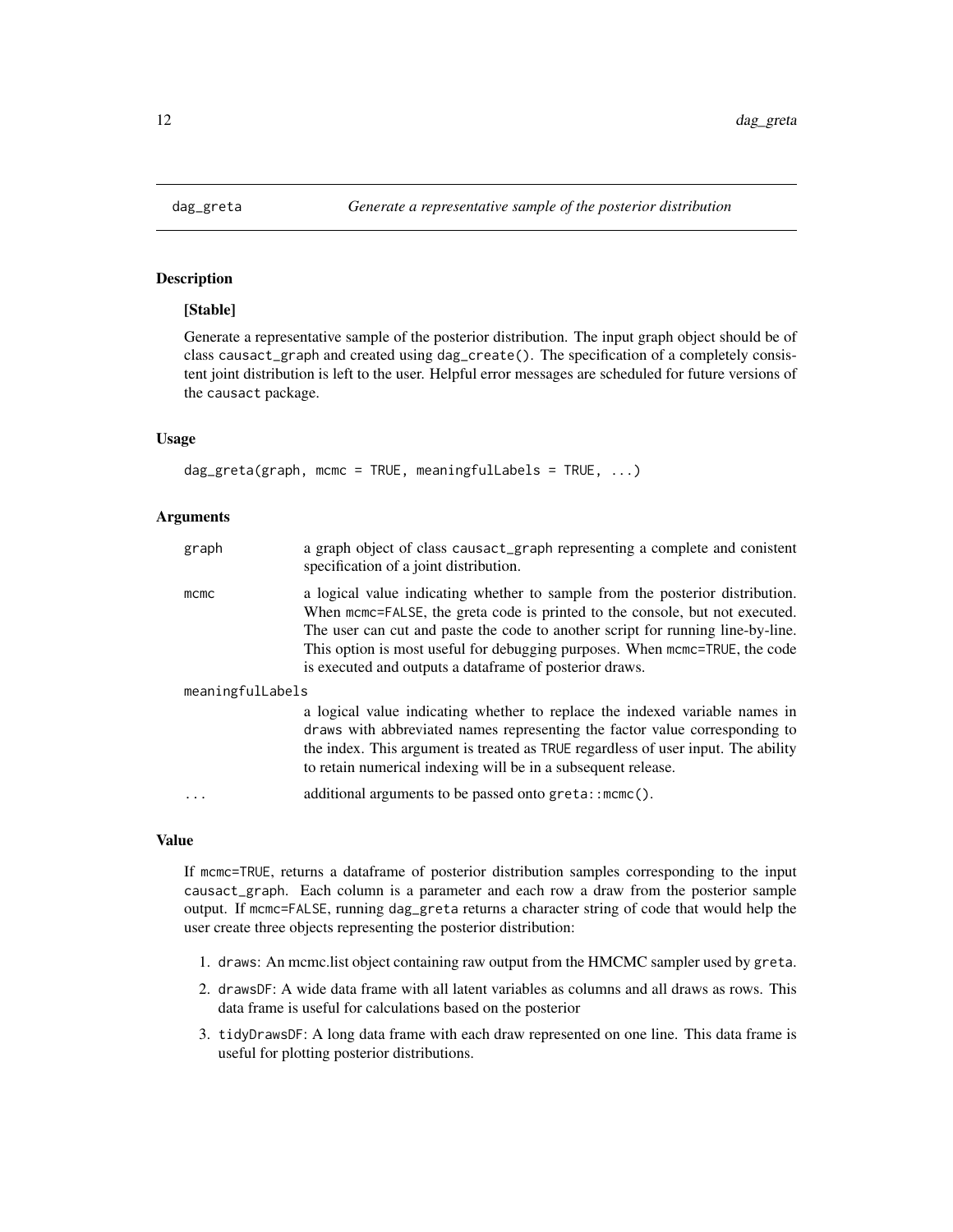# <span id="page-12-0"></span>dag\_merge 13

# Examples

```
library(greta)
graph = dag\_create() %>%
 dag_node("Get Card","y",
          rhs = bernoulli(theta),
          data = carModelDF$getCard) %>%
 dag_node(descr = "Card Probability by Car",label = "theta",
          rhs = beta(2, 2),
          child = "y") %>%
 dag_node("Car Model","x",
          data = carModelDF$carModel,
          child = "y") %>%
 dag_plate("Car Model","x",
           data = carModelDF$carModel,
            nodeLabels = "theta")
graph %>% dag_render()
gretaCode = graph %>% dag_greta(mcmc=FALSE)
## Not run:
## default functionality returns a data frame
# below requires Tensorflow installation
drawsDF = graph % > % diag\_greta()drawsDF %>% dagp_plot()
```

```
## End(Not run)
```
dag\_merge *Merge two non-intersecting* causact\_graph *objects*

# Description

### [Experimental]

Generates a single causact\_graph graph object that combines multiple graphs.

#### Usage

```
dag_merge(graph1, ...)
```
# Arguments

| graph1   | A causact_graph objects to be merged with    |
|----------|----------------------------------------------|
| $\cdots$ | As many causact_graph's as wish to be merged |

#### Value

a merged graph object of class causact\_graph. Useful for creating simple graphs and then merging them into a more complex structure.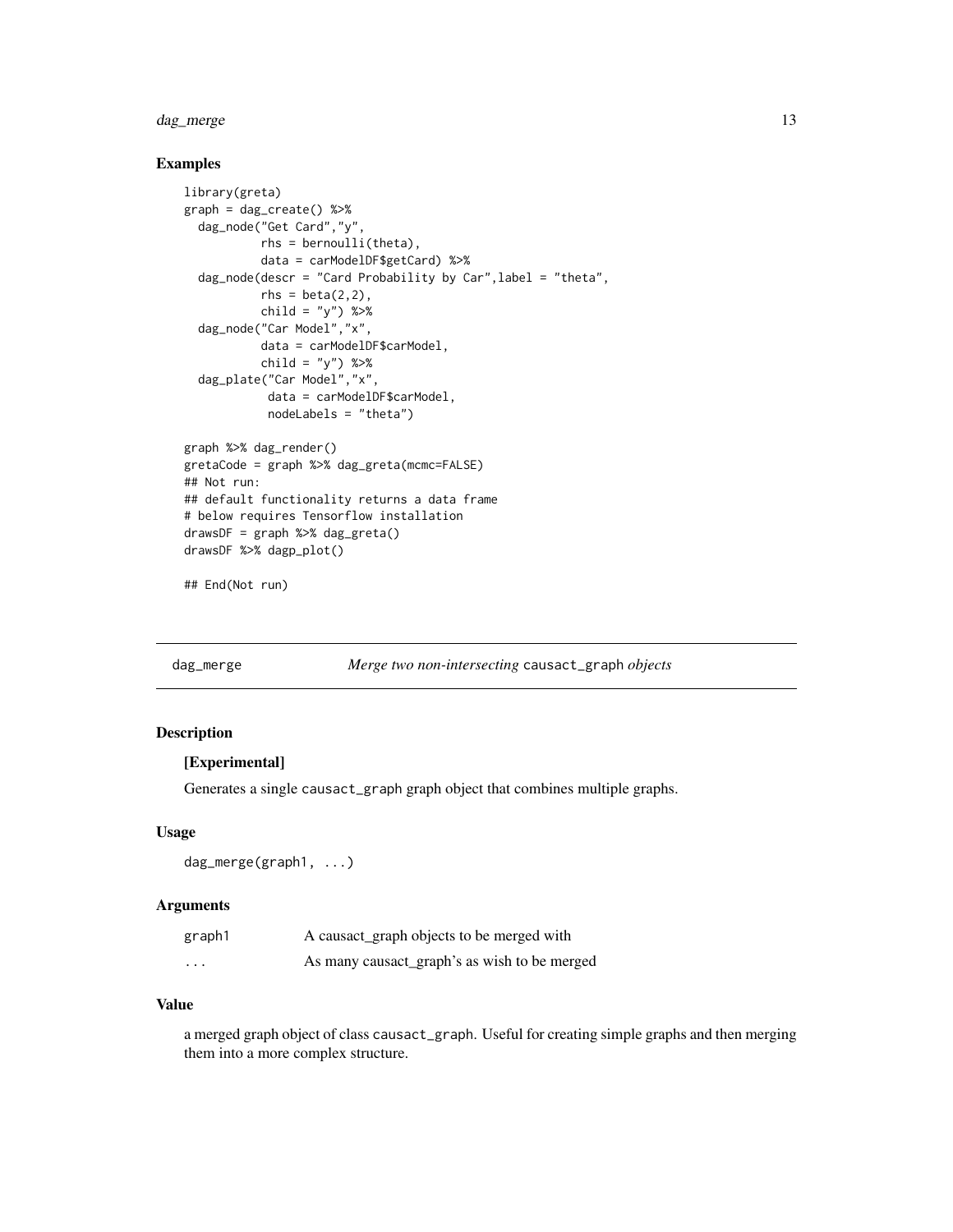#### Examples

```
# With `dag_merge()` we
# reset the node ID's and all other item ID's,
# bind together the rows of all given graphs, and
# add in nodes and edges later
# with other functions
# to connect the graph.
#
# THE GRAPHS TO BE MERGED MUST BE DISJOINT
# THERE CAN BE NO IDENTICAL NODES OR PLATES
# IN EACH GRAPH TO BE MERGED, AT THIS TIME
g1 = dag\_create() %>%
 dag_node("Demand for A","dA",
           rhs = normal(15, 4) %>%
  dag_node("Supply for A","sA",
           rhs = uniform(0,100) %>%
  dag_node("Profit for A","pA",
           rhs = min(sA, dA)) %>%
  dag_edge(from = c("dA", "sA"), to = c("pA"))
g2 \leftarrow dag\_create() %>%
  dag_node("Demand for B","dB",
           rhs = normal(20, 8) %>%
  dag_node("Supply for B","sB",
           rhs = uniform(0,100) %>%
  dag_node("Profit for B","pB",
           rhs = min(sB, dB)) %>%
  dag_edge(from = c("dB", "SB"), to = c("pB"))
g1 %>% dag_merge(g2) %>%
  dag_node("Total Profit", "TP",
           rhs = sum(pA, pB)) %>%
  dag_edge(from=c("pA","pB"), to=c("TP")) %>%
  dag_render()
```
dag\_node *Add a node to an existing* causact\_graph *object*

# Description

# [Stable]

Add a node to an existing causact\_graph object. The graph object should be of class causact\_graph and created using dag\_create().

<span id="page-13-0"></span>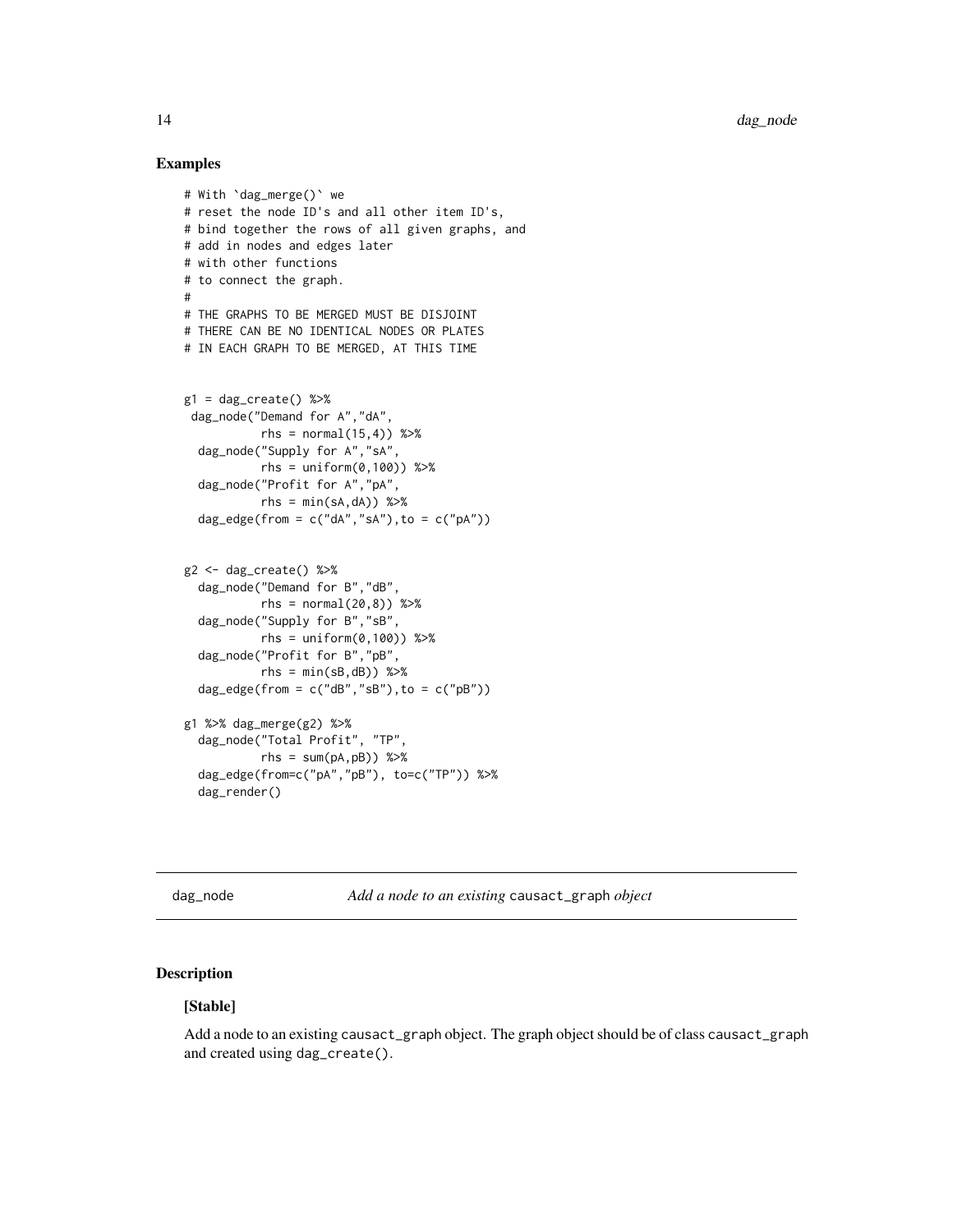#### dag\_node 15

# Usage

```
dag_node(
 graph,
 descr = as.character(NA),
 label = as.character(NA),
 rhs = NA,
 child = as.character(NA),
 data = NULL,obs = FALSE,keepAsDF = FALSE,extract = as.logical(NA),
 dec = FALSE,
 det = FALSE
\mathcal{L}
```
# Arguments

| graph    | a graph object of class causact_graph. An initial object gets created using<br>dag_create().                                                                                                                                                                                                                                                                                                                                                                                                                                                                                                                        |
|----------|---------------------------------------------------------------------------------------------------------------------------------------------------------------------------------------------------------------------------------------------------------------------------------------------------------------------------------------------------------------------------------------------------------------------------------------------------------------------------------------------------------------------------------------------------------------------------------------------------------------------|
| descr    | a longer more descriptive character label for the node.                                                                                                                                                                                                                                                                                                                                                                                                                                                                                                                                                             |
| label    | a shorter character label for referencing the node (e.g. "X", "beta").                                                                                                                                                                                                                                                                                                                                                                                                                                                                                                                                              |
| rhs      | either a greta distribution such as uniform, normal, lognormal, bernoulli,<br>etc. or an R expression. Greta distribution arguments are optional. Valid val-<br>ues include normal(mu, sigma), greta:: normal, normal, and normal(6,2).<br>R computation/expression examples include alpha+beta*x or ilogit(alpha<br>+ gamma + beta). If a distribution is given, this is a random/stochastic node, if<br>a formula is given it is a deterministic node once given the values of its par-<br>ents. Quotes should not be used as all function/computations should consist of<br>R objects, functions, and constants. |
| child    | an optional character vector of existing node labels. Directed edges from the<br>newly created node to the supplied nodes will be created.                                                                                                                                                                                                                                                                                                                                                                                                                                                                          |
| data     | a vector or data frame (with observations in rows and variables in columns).                                                                                                                                                                                                                                                                                                                                                                                                                                                                                                                                        |
| obs      | a logical value indicating whether the node is observed. Assumed to be TRUE<br>when data argument is given.                                                                                                                                                                                                                                                                                                                                                                                                                                                                                                         |
| keepAsDF | a logical value indicating whether the data argument should be split into one<br>random variable node per column or kept together as a random matrix for matrix<br>computation. Defaults to creating one node per column of the data frame.                                                                                                                                                                                                                                                                                                                                                                         |
| extract  | a logical value. When TRUE, child nodes will try to extract an indexed value<br>from this node. When FALSE, the entire random object (e.g. scalar, vector,<br>matrix) is passed to children nodes. Only use this argument when overriding<br>default behavior seen using dag_render().                                                                                                                                                                                                                                                                                                                              |
| dec      | a logical value indicating whether the node is a decision node. Used to show<br>nodes as rectangles instead of ovals when using dag_render().                                                                                                                                                                                                                                                                                                                                                                                                                                                                       |
| det      | a logical value indicating whether the node is a deterministic function of its<br>parents Used to draw a double-line (i.e. peripheries $= 2$ ) around a shape when<br>using dag_render(). Assumed to be TRUE when rhs is a formula.                                                                                                                                                                                                                                                                                                                                                                                 |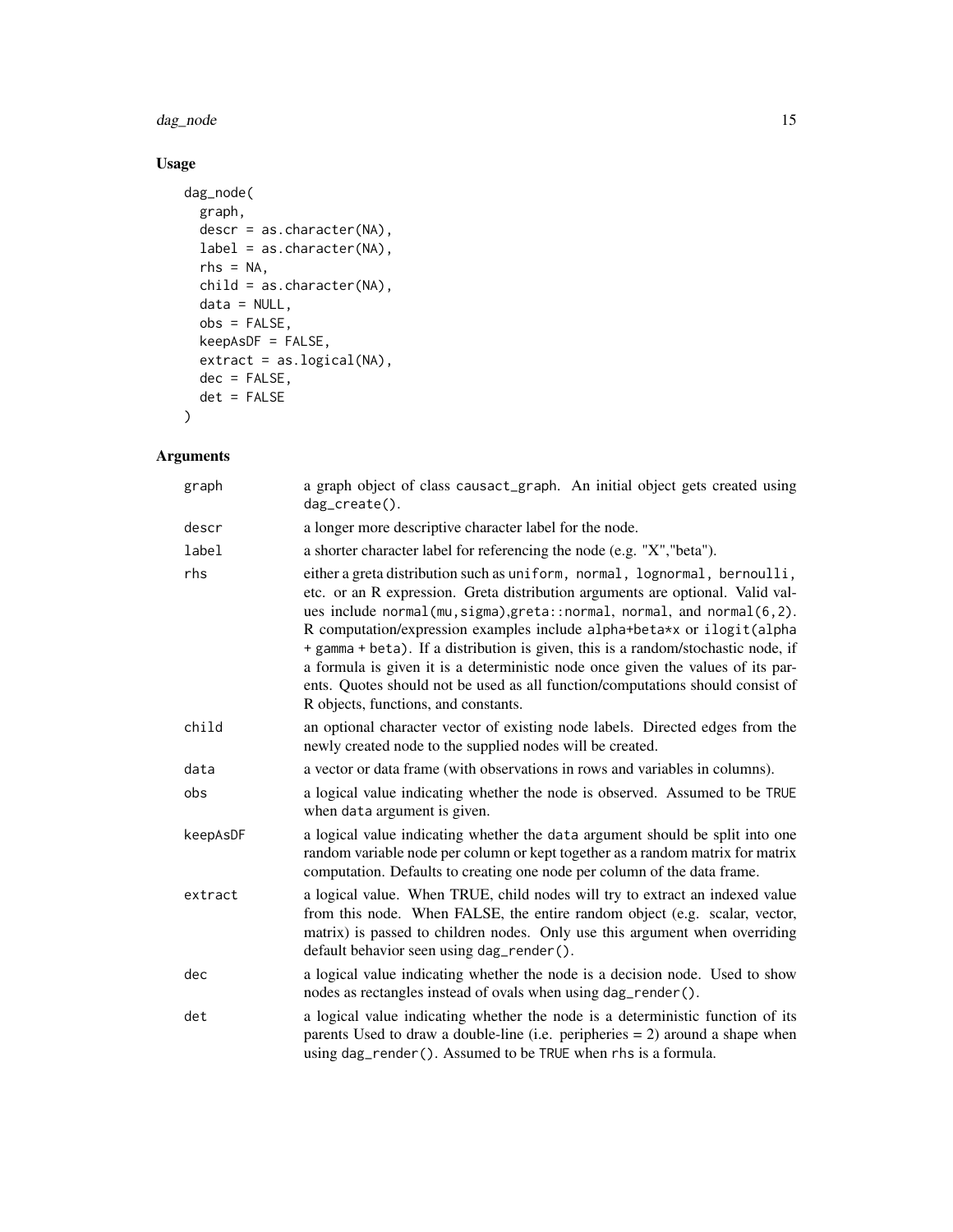#### Value

a graph object of class causact\_graph with an additional node(s).

# Examples

```
library(greta)
# Create an empty graph and add 2 nodes by using
# the `dag_node()` function twice
graph2 = dag\_create() %>%
 dag_node("Get Card","y",
        rhs = bernoulli(theta),
         data = carModelDF$getCard) %>%
 dag_node(descr = "Card Probability by Car",label = "theta",
          rhs = beta(2, 2),
           child = "y")graph2 %>% dag_render()
# The Eight Schools Example from Gelman et al.:
schools_dat <- data.frame(y = c(28, 8, -3, 7, -1, 1, 18, 12),
sigma = c(15, 10, 16, 11, 9, 11, 10, 18), schoolName = paste0("School",1:8))
graph = dag_create() %>%
 dag_node("Treatment Effect","y",
           rhs = normal(theta, sigma),
           data = schools_dat$y) %>%
 dag_node("Std Error of Effect Estimates","sigma",
          data = schools_dat$sigma,
           child = "y") %>%
 dag_node("Exp. Treatment Effect","theta",
           child = "y",rhs = avgEffect + schoolEffect) %>%
 dag_node("Pop Treatment Effect","avgEffect",
           child = "theta",rhs = normal(0, 30) %>%
 dag_node("School Level Effects","schoolEffect",
           rhs = normal(0, 30),
           child = "theta") %>%
 dag_plate("Observation","i",nodeLabels = c("sigma","y","theta")) %>%
 dag_plate("School Name","school",
            nodeLabels = "schoolEffect",
            data = schools_dat$schoolName,
            addDataNode = TRUE)
graph %>% dag_render()
## Not run:
# below requires Tensorflow installation
graph %>% dag_greta(mcmc=TRUE)
tidyDrawsDF %>% dagp_plot()
## End(Not run)
```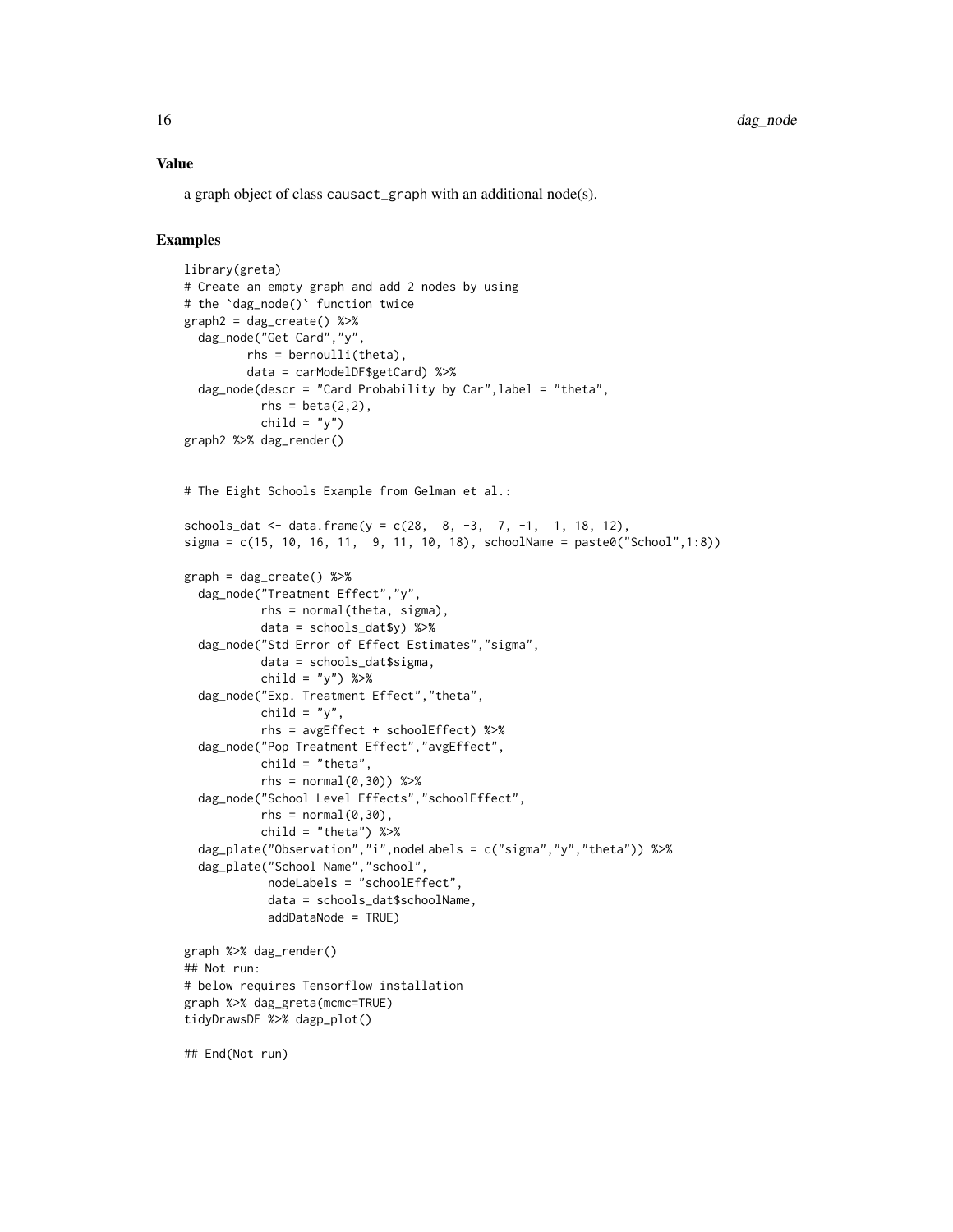# <span id="page-16-0"></span>[Experimental]

Given a graph object of class causact\_graph, create collections of nodes that should be repeated i.e. represent multiple instances of a random variable, random vector, or random matrix. When nodes are on more than one plate, graph rendering will treat each unique combination of plates as separate plates.

# Usage

```
dag_plate(
 graph,
  descr,
  label,
  nodeLabels,
  data = as.character(NA),
  addDataNode = FALSE,
  rhs = NA)
```
# Arguments

| graph       | a graph object of class dgr_graph created using dag_create().                                                                                                                                                                                                                                                                                                                                                                                                                                                                                                                                                                                                                         |
|-------------|---------------------------------------------------------------------------------------------------------------------------------------------------------------------------------------------------------------------------------------------------------------------------------------------------------------------------------------------------------------------------------------------------------------------------------------------------------------------------------------------------------------------------------------------------------------------------------------------------------------------------------------------------------------------------------------|
| descr       | a longer more descriptive label for the cluster/plate.                                                                                                                                                                                                                                                                                                                                                                                                                                                                                                                                                                                                                                |
| label       | a short character string to use as an index.                                                                                                                                                                                                                                                                                                                                                                                                                                                                                                                                                                                                                                          |
| nodeLabels  | a character vector of node labels or descriptions to include in the list of nodes.                                                                                                                                                                                                                                                                                                                                                                                                                                                                                                                                                                                                    |
| data        | a vector representing the categorical data whose unique values become the plate<br>index. To use with addDataNode = TRUE, this vector should represent observa-<br>tions of a variable that can be coerced to a factor.                                                                                                                                                                                                                                                                                                                                                                                                                                                               |
| addDataNode | a logical value. When addDataNode = TRUE, the code attempts to add a node of<br>observed data that is used as an index for extracting the correct parameter from<br>parent nodes that are on the newly created plate. Verify the graphical model<br>using dag_render() to ensure correct behavior.                                                                                                                                                                                                                                                                                                                                                                                    |
| rhs         | Optional rhs expression for when addDataNode = TRUE. This can be either a<br>greta distribution such as uniform, normal, lognormal, bernoulli, etc. or<br>an R expression. Greta distribution arguments are optional. Valid values include<br>normal(mu, sigma), greta:: normal, normal, and normal(6,2). R computa-<br>tion/expression examples include alpha+beta*x or ilogit(alpha + gamma +<br>beta). If a distribution is given, this is a random/stochastic node, if a formula<br>is given it is a deterministic node once given the values of its parents. Quotes<br>should not be used as all function/computations should consist of R objects,<br>functions, and constants. |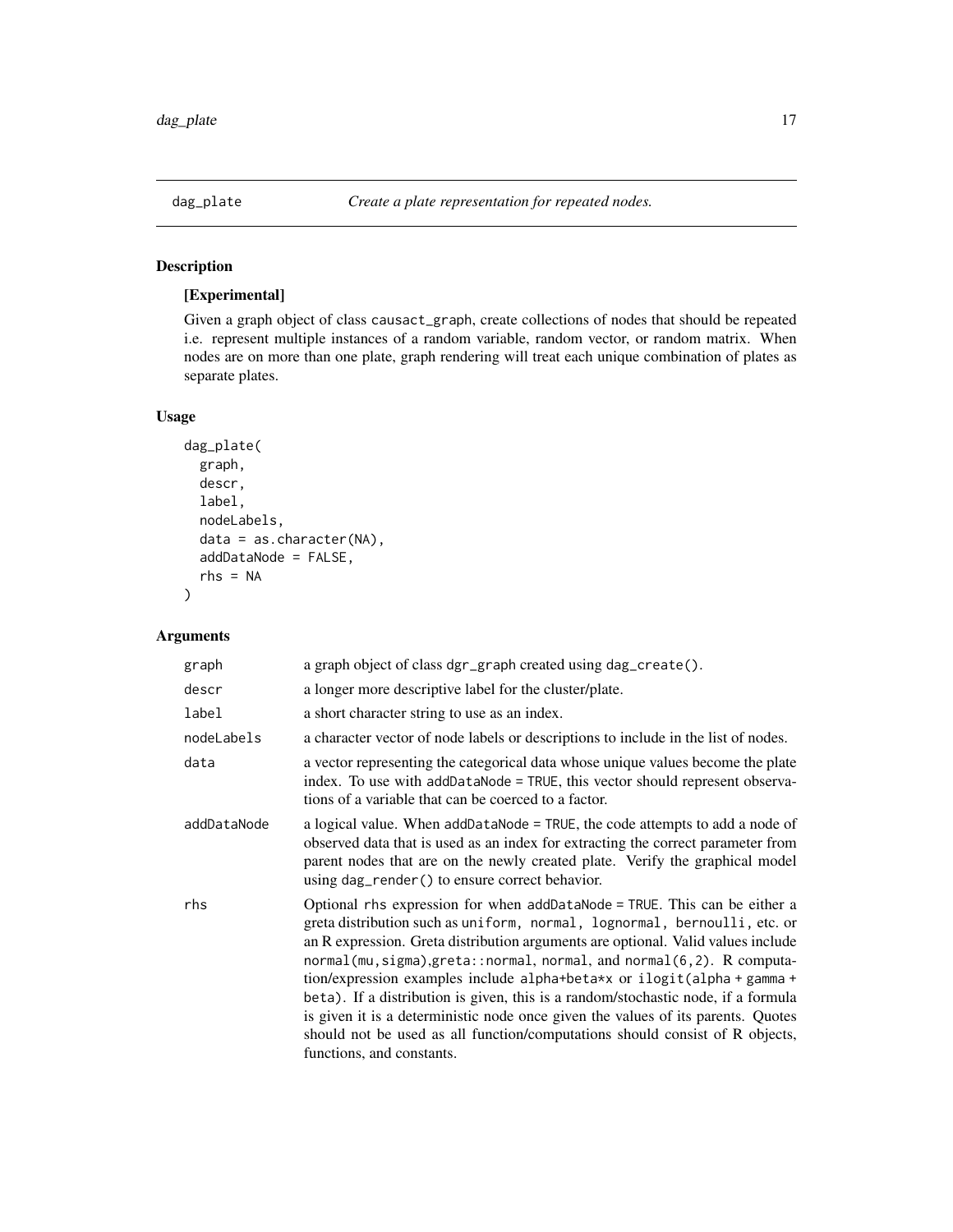#### Value

an expansion of the input causact\_graph object with an added plate representing the repetition of nodeLabels for each unique value of data.

# Examples

```
# single plate example
graph = dag_create() %>%
dag_node("Get Card","y",
        rhs = bernoulli(theta),
         data = carModelDF$getCard) %>%
 dag_node(descr = "Card Probability by Car",label = "theta",
           rhs = beta(2,2),
          child = "y") %>%
 dag_node("Car Model","x",
          data = carModelDF$carModel,
           child = "y") %>%
 dag_plate("Car Model","x",
            data = carModelDF$carModel,
            nodeLabels = "theta")
graph %>% dag_render()
# multiple plate example
library(dplyr)
poolTimeGymDF = gymDF %>%
mutate(stretchType = ifelse(yogaStretch == 1,
                            "Yoga Stretch",
                            "Traditional")) %>%
group_by(gymID,stretchType,yogaStretch) %>%
 summarize(nTrialCustomers = sum(nTrialCustomers),
            nSigned = sum(nSigned))
graph = dag_create() %>%
 dag_node("Cust Signed","k",
           rhs = binomial(n, p),
           data = poolTimeGymDF$nSigned) %>%
 dag_node("Probability of Signing","p",
           rhs = beta(2, 2),
           child = "k") %>%
 dag_node("Trial Size","n",
           data = poolTimeGymDF$nTrialCustomers,
           child = "k") %>%
 dag_plate("Yoga Stretch","x",
            nodeLabels = c("p"),
            data = poolTimeGymDF$stretchType,
            addDataNode = TRUE) %>%
 dag_plate("Observation","i",
            nodeLabels = c("x", "k", "n") %>%
 dag_plate("Gym","j",
            nodeLabels = "p",
            data = poolTimeGymDF$gymID,
            addDataNode = TRUE)
graph %>% dag_render()
```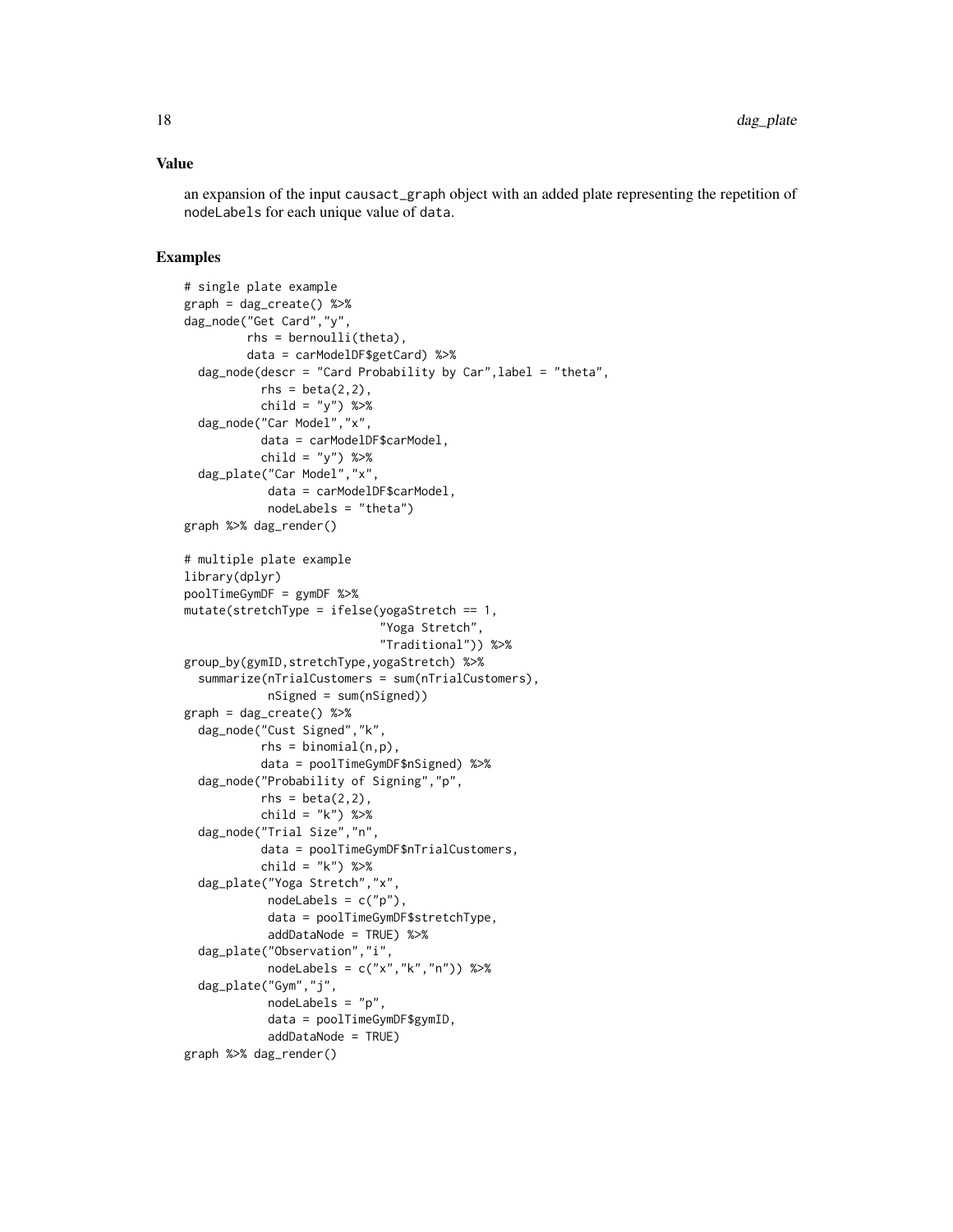<span id="page-18-0"></span>

# [Stable]

Using a causact\_graph object, render the graph in the RStudio Viewer.

# Usage

```
dag_render(
  graph,
  shortLabel = FALSE,
 wrapWidth = 24,
 width = NULL,
  height = NULL)
```
#### Arguments

| graph      | a graph object of class dgr_graph.                                                                                                                   |
|------------|------------------------------------------------------------------------------------------------------------------------------------------------------|
| shortLabel | a logical value. If set to TRUE, distribution and formula information is sup-<br>pressed. Meant for communication with non-statistical stakeholders. |
| wrapWidth  | a numeric value. Used to restrict width of nodes. Default is wrap text after 24<br>characters.                                                       |
| width      | a numeric value. an optional parameter for specifying the width of the resulting<br>graphic in pixels.                                               |
| height     | a numeric value, an optional parameter for specifying the height of the resulting<br>graphic in pixels.                                              |

# Value

Returns an object of class grViz and htmlwidget that is also rendered in the RStudio viewer for interactive buidling of graphical models.

# Examples

```
# Render a simple graph
dag_create() %>%
 dag_node("Demand","X") %>%
 dag_node("Price","Y", child = "X") %>%
 dag_render()
# Hide the mathematical details of a graph
dag_create() %>%
 dag_node("Demand","X") %>%
 dag_node("Price","Y", child = "X") %>%
 dag_render(shortLabel = TRUE)
```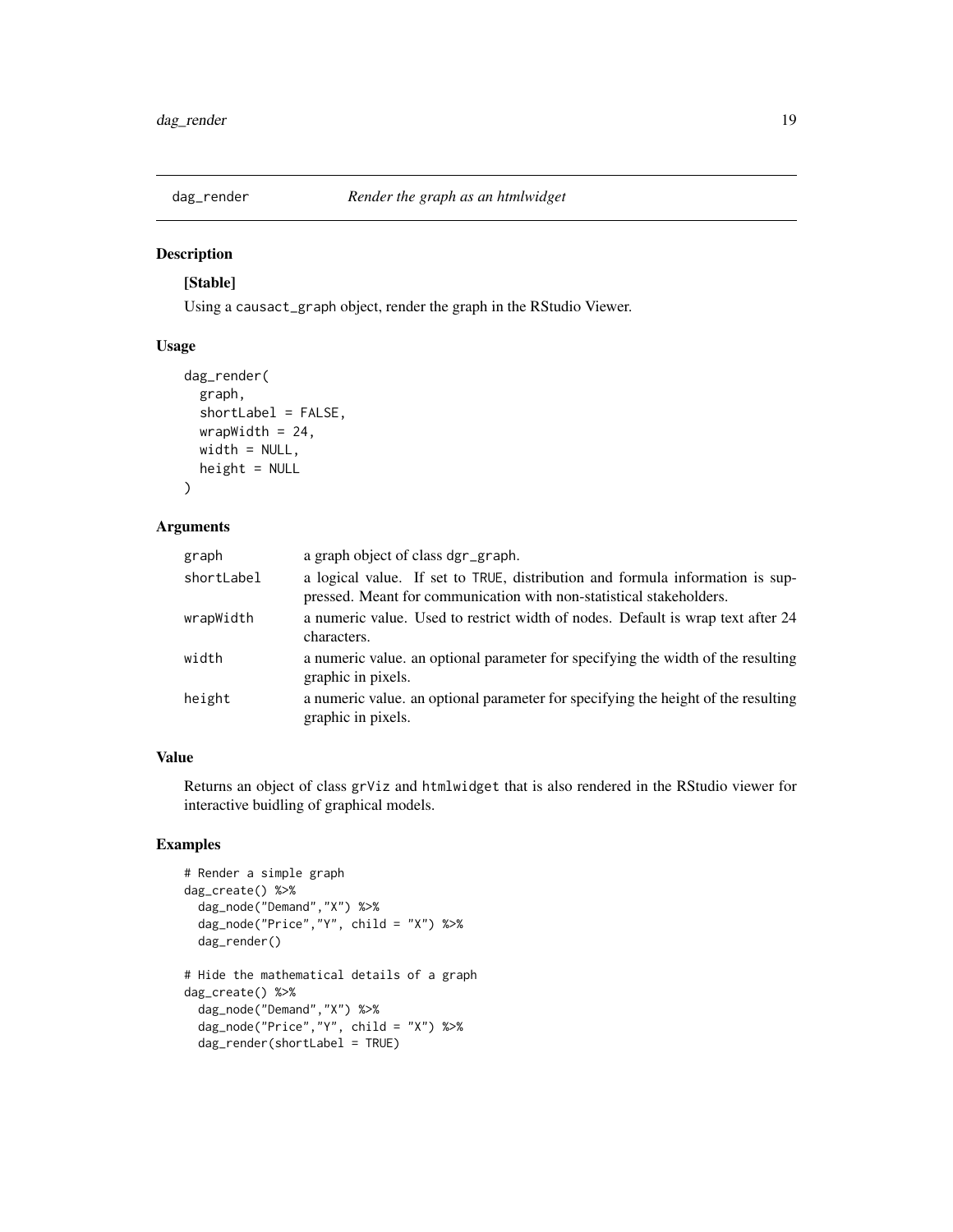<span id="page-19-0"></span>

A dataset containing the line items, mostly parts, asssociated with 23,339 shipments from a USbased warehouse.

#### Usage

delivDF

# Format

A data frame (tibble) with 117,790 rows and 5 variables:

shipID unique ID for each shipment

plannedShipDate shipment date promised to customer

actualShipDate date the shipment was actually shipped

partID unique part identifier

quantity quantity of partID in shipment

# Source

Adam Fleischhacker

generate\_dot2 *Generate DOT code using a graph object*

# Description

Generates Graphviz DOT code as an R character object using DiagrammeR graph object.

# Usage

```
generate_dot2(graph)
```
# Arguments

graph A graph object of class dgr\_graph.

# Value

a character vector of length 1 containing Graphviz DOT code.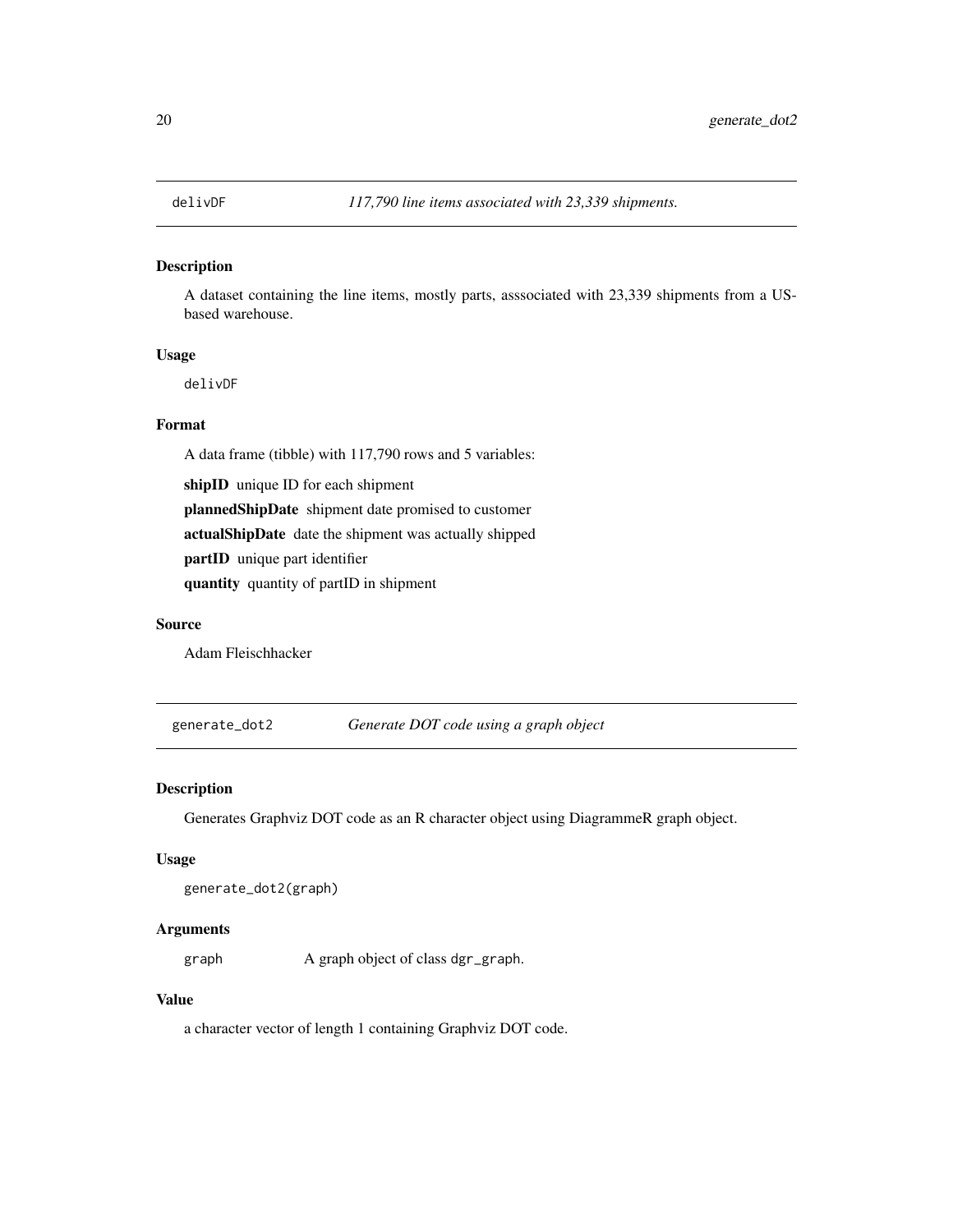<span id="page-20-0"></span>grViz2 *R + viz.js*

# Description

Make diagrams in R using [viz.js](https://github.com/mdaines/viz.js) with infrastructure provided by [htmlwidgets.](http://www.htmlwidgets.org/)

# Usage

```
grViz2(
  diagram = ",
  engine = "dot",
  allow_subst = TRUE,
  options = NULL,
 width = NULL,
  height = NULL)
```
# Arguments

| diagram     | spec for a diagram as either text, filename string, or file connection.                                                        |
|-------------|--------------------------------------------------------------------------------------------------------------------------------|
| engine      | string for the Graphyiz layout engine; can be dot (default), neato, circo, or<br>twopi. For more information see viz.js usage. |
| allow_subst | a boolean that enables/disables substitution functionality.                                                                    |
| options     | parameters supplied to the htmlwidgets framework.                                                                              |
| width       | an optional parameter for specifying the width of the resulting graphic in pixels.                                             |
| height      | an optional parameter for specifying the height of the resulting graphic in pixels.                                            |

#### Value

An object of class htmlwidget that will intelligently print itself into HTML in a variety of contexts including the R console, within R Markdown documents, and within Shiny output bindings.

| gymDF | Dataframe of 44 observations of free crossfit classes data Each obser- |
|-------|------------------------------------------------------------------------|
|       | vation indicates how many students that participated in the free month |
|       | of crossfit signed up for the monthly membership afterwards            |

# Description

Dataframe of 44 observations of free crossfit classes data Each observation indicates how many students that participated in the free month of crossfit signed up for the monthly membership afterwards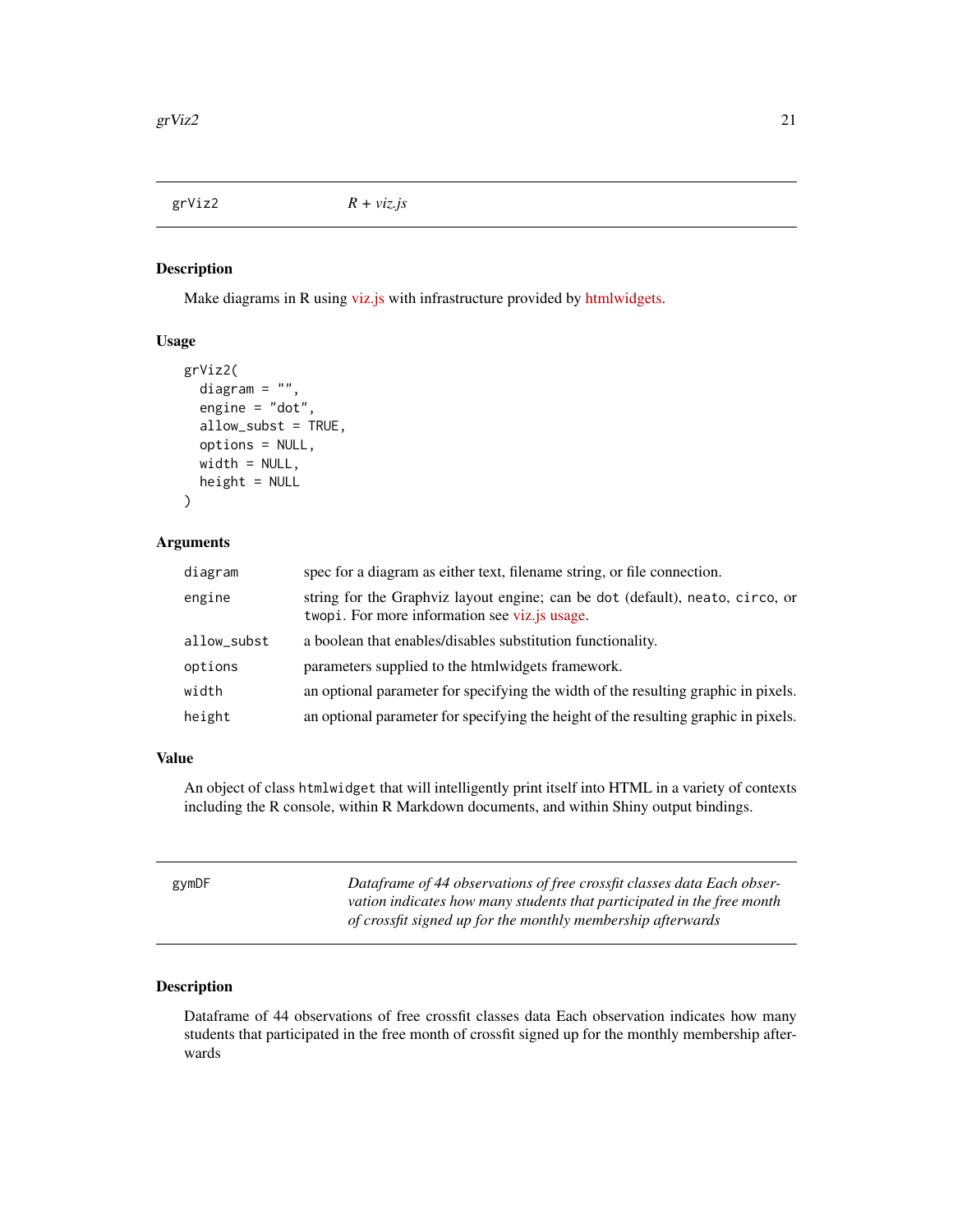# <span id="page-21-0"></span>Usage

gymDF

#### Format

A data frame with 44 rows and 5 variables:

gymID unique gym identifier

nTrialCustomers number of unique customers taking free trial classes

nSigned number of customers from trial that sign up for membership

yogaStretch whether trial classes included a yoga type stretch

timePeriod month number, since inception of company, for which trial period was offered

| houseDF | Dataframe of 1,460 observations of home sales in Ames, Iowa. Known<br>as The Ames Housing dataset, it was compiled by Dean De Cock for<br>use in data science education. Each observation is a home sale. See<br>houseDFDescr for more info. |
|---------|----------------------------------------------------------------------------------------------------------------------------------------------------------------------------------------------------------------------------------------------|
|         |                                                                                                                                                                                                                                              |
|         |                                                                                                                                                                                                                                              |

# **Description**

Dataframe of 1,460 observations of home sales in Ames, Iowa. Known as The Ames Housing dataset, it was compiled by Dean De Cock for use in data science education. Each observation is a home sale. See houseDFDescr for more info.

#### Usage

houseDF

# Format

A data frame with 1,460 rows and 37 variables:

SalePrice the property's sale price in dollars. This is the target variable

MSSubClass The building class

MSZoning The general zoning classification

LotFrontage Linear feet of street connected to property

LotArea Lot size in square feet

Street Type of road access

LotShape General shape of property

Utilities Type of utilities available

LotConfig Lot configuration

Neighborhood Physical locations within Ames city limits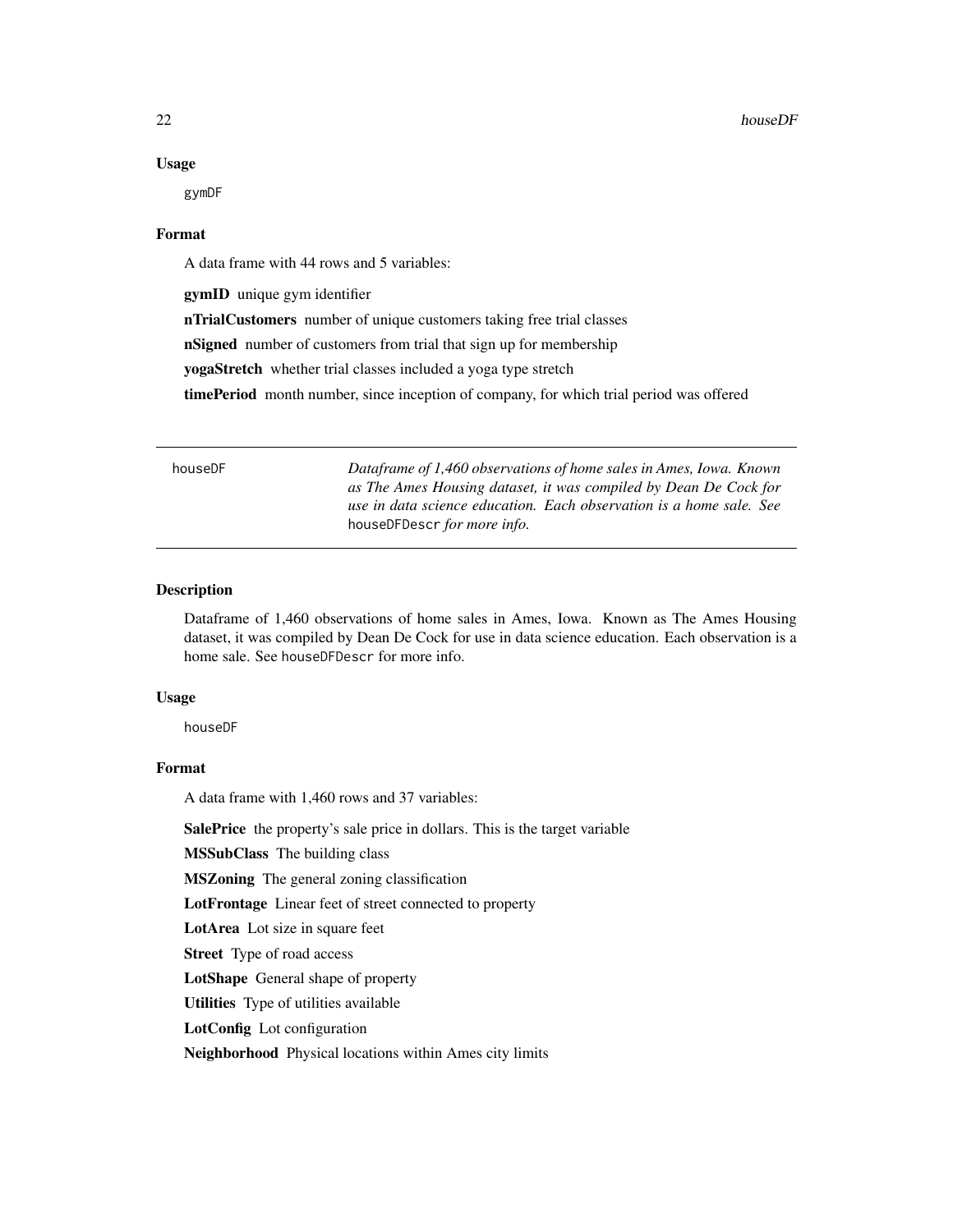#### $houseDF$  23

BldgType Type of dwelling HouseStyle Style of dwelling OverallQual Overall material and finish quality OverallCond Overall condition rating YearBuilt Original construction date YearRemodAdd Remodel date ExterQual Exterior material quality ExterCond Present condition of the material on the exterior BsmtQual Height of the basement BsmtCond General condition of the basement BsmtExposure Walkout or garden level basement walls BsmtUnfSF Unfinished square feet of basement area TotalBsmtSF Total square feet of basement area 1stFlrSF First Floor square feet 2ndFlrSF Second floor square feet LowQualFinSF Low quality finished square feet (all floors) GrLivArea Above grade (ground) living area square feet FullBath Full bathrooms above grade HalfBath Half baths above grade BedroomAbvGr Number of bedrooms above basement level TotRmsAbvGrd Total rooms above grade (does not include bathrooms) Functional Home functionality rating GarageCars Size of garage in car capacity MoSold Month Sold YrSold Year Sold SaleType Type of sale

# SaleCondition Condition of sale

#### Source

<https://www.kaggle.com/c/house-prices-advanced-regression-techniques/data> Accessed Jan 22, 2019. Kaggle dataset on "House Prices: Advanced Regression Techniques".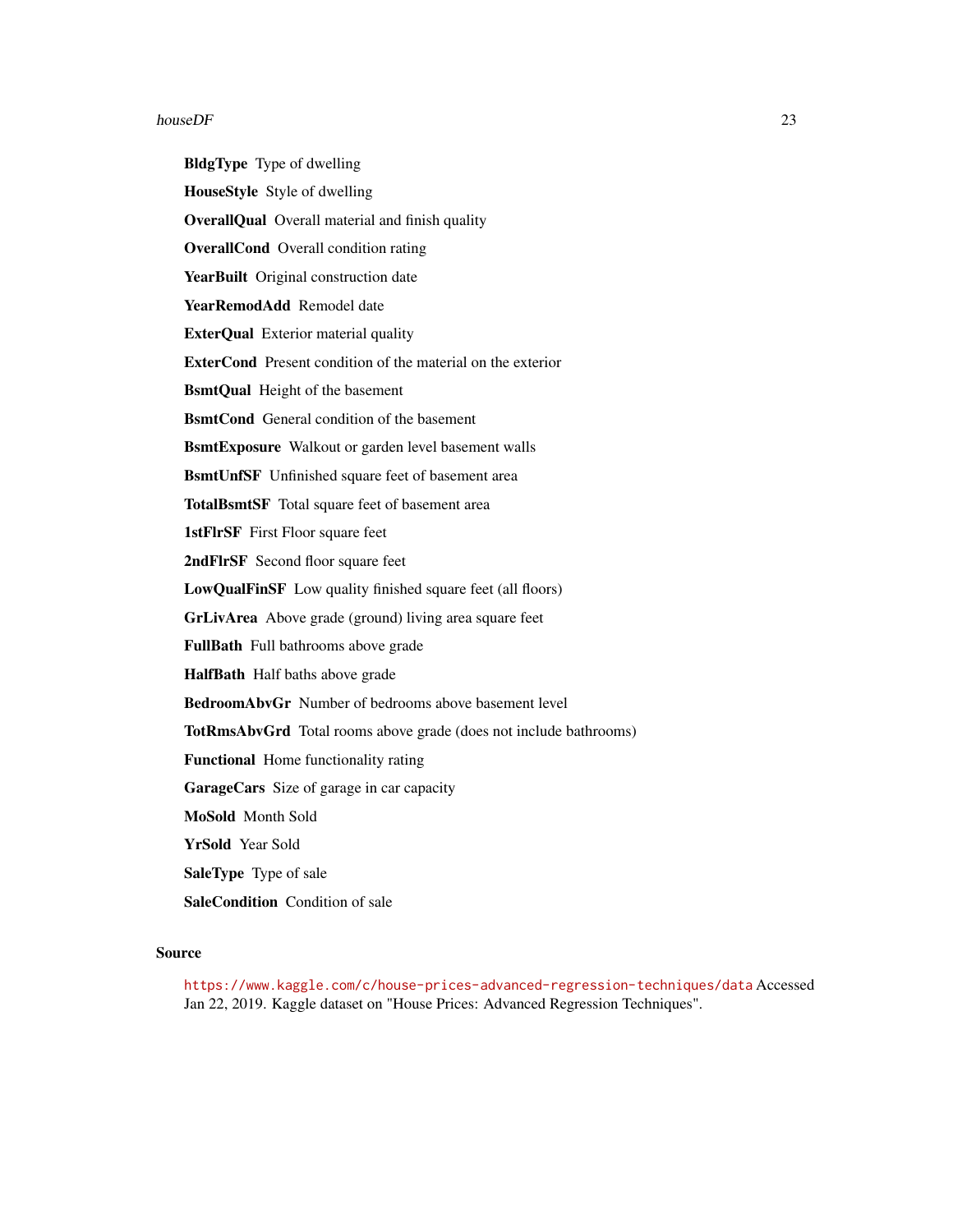<span id="page-23-0"></span>houseDFDescr *Dataframe of 523 descriptions of data values from "The Ames Housing dataset", compiled by Dean De Cock for use in data science education. Each observation is a possible value from a varaible in the* houseDF *dataset.*

#### **Description**

Dataframe of 523 descriptions of data values from "The Ames Housing dataset", compiled by Dean De Cock for use in data science education. Each observation is a possible value from a varaible in the houseDF dataset.

#### Usage

houseDFDescr

# Format

A data frame with 260 rows and 2 variables:

varName the name and description of a variable stored in the houseDF dataset

**varValueDescr** The value and accompanying interpretation for values in the houseDF dataset

# Source

<https://www.kaggle.com/c/house-prices-advanced-regression-techniques/data> Accessed Jan 22, 2019. Kaggle dataset on "House Prices: Advanced Regression Techniques".

meaningfulLabels *Store meaningful parameter labels*

#### Description

## [Experimental]

Store meaningful parameter labels prior to running dag\_greta() of greta::mcmc(). When greta creates posterior distributions for multi-dimensional parameters, it creates an often meaningless number system for the parameter (e.g. beta[1,1], beta[2,1], etc.). Since parameter dimensionality is often determined by a factor, this function creates labels from the factors unqiue values. replaceLabels() applies the text labels stored using this function to the greta output. The meaningful parameter names are stored in an environment, cacheEnv.

#### Usage

```
meaningfulLabels(graph)
```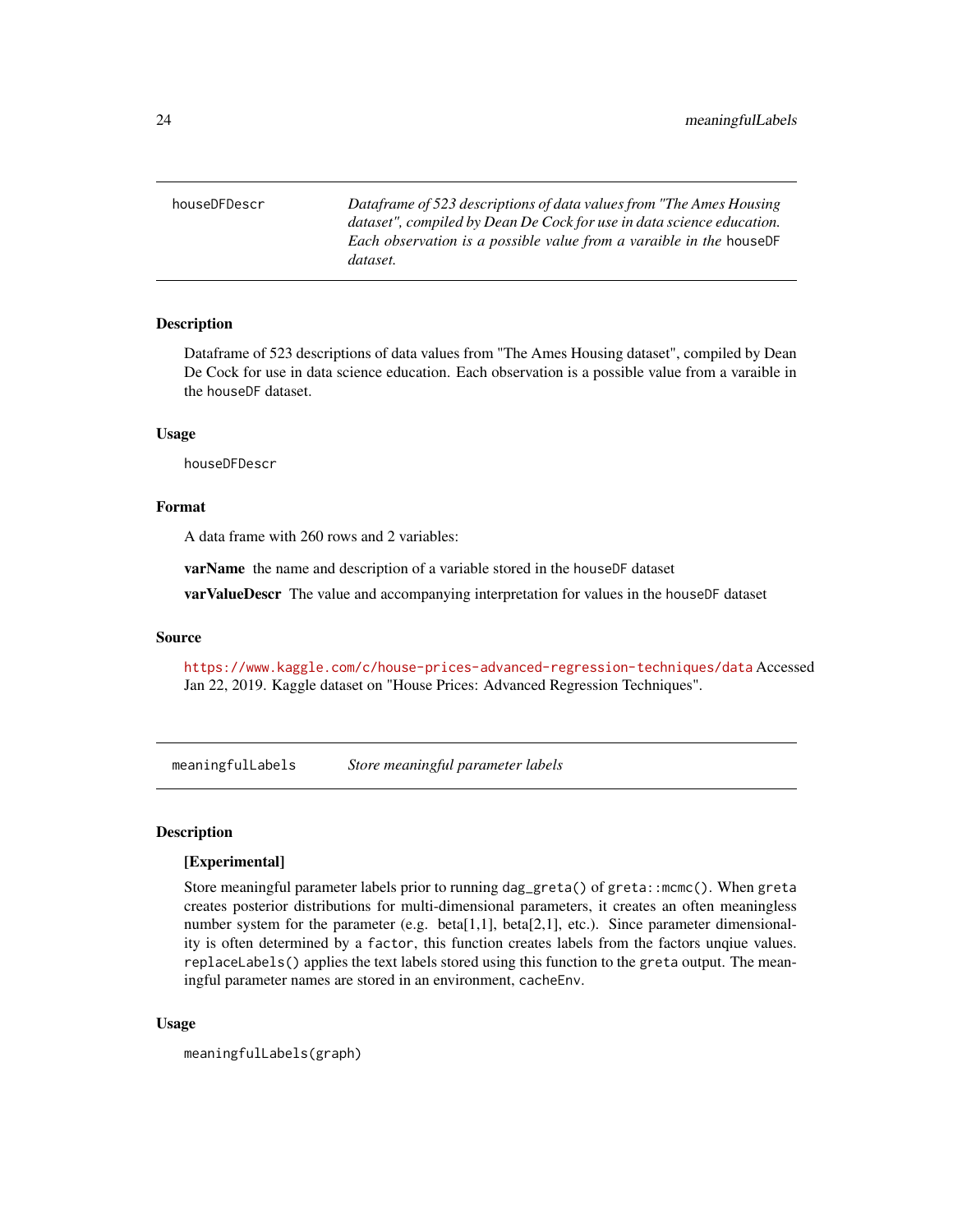## <span id="page-24-0"></span>prodLineDF 25

#### Arguments

graph a causact\_graph object.

# Value

a data frame meaningfulLabels stored in an environment named cacheEnv that contains a lookup table between greta labels and meaningful labels.

prodLineDF *Product line and product category assignments for 12,026 partID's.*

# Description

A dataset containing partID attributes.

# Usage

prodLineDF

# Format

A data frame (tibble) with 117,790 rows and 5 variables:

partID unique part identifier

productLine a product line associated with the partID

prodCategory a product category associated with the partID

#### Source

Adam Fleischhacker

rbern *The Bernoulli Distribution*

# Description

## #' [Stable]

Density, distribution function, quantile function and random generation for the benoulli distribution with parameter prob.

#### Usage

rbern(n, prob)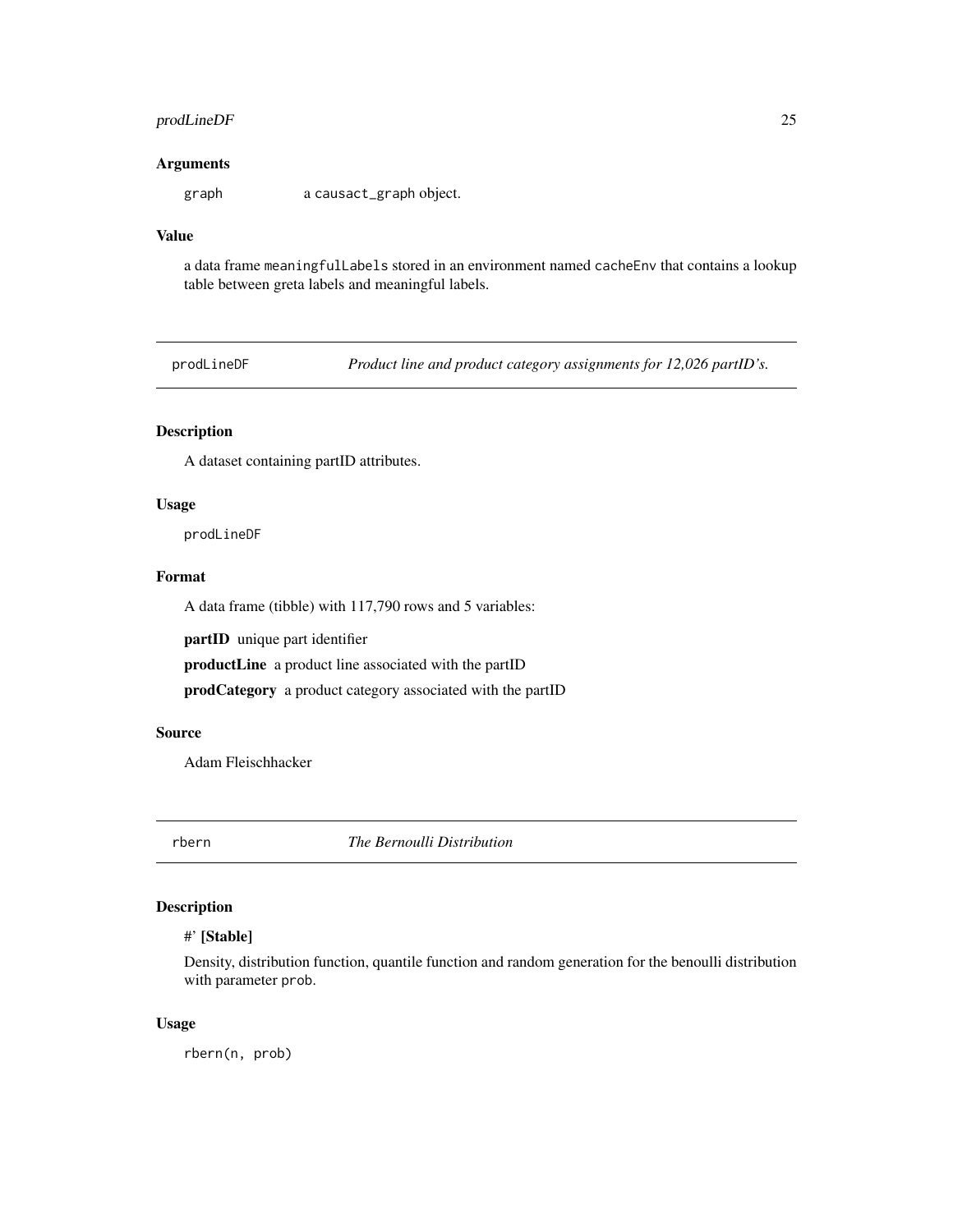#### <span id="page-25-0"></span>**Arguments**

| n    | number of observations. If $length(n) > 1$ , the length is taken to be the number<br>required. |
|------|------------------------------------------------------------------------------------------------|
| prob | probability of success of each trial                                                           |

# Value

A vector of 0's and 1's representing failure and success.

#### Examples

```
#Return a random result of a Bernoulli trial given `prob`.
rbern(n = 1, prob = 0.5)
```

| replaceLabels |  | Replace parameter labels in a mcmc. list with more meaningful labels |  |  |
|---------------|--|----------------------------------------------------------------------|--|--|
|---------------|--|----------------------------------------------------------------------|--|--|

#### Description

#### [Experimental]

Replace parameter labels in a mcmc.list with more meaningful labels after they are created by running dag\_greta(). When greta creates posterior distributions for multi-dimensional parameters, it creates an often meaningless number system for the parameter (e.g. beta[1,1], beta[2,1], etc.). Since parameter dimensionality is often determined by a factor, this functionality restores the text labels associated with the underlying factor whose coefficients are being estimated (e.g. beta\_varValue1, beta\_varValue2). The meaningful parameter names are stored in an environment, cacheEnv, created by a call to dag\_greta().

#### Usage

```
replaceLabels(draws)
```
#### Arguments

draws an mcmc.list object created by dag\_greta().

#### Value

an mcmc.list with more meanignful names that get created during a dag\_greta function call.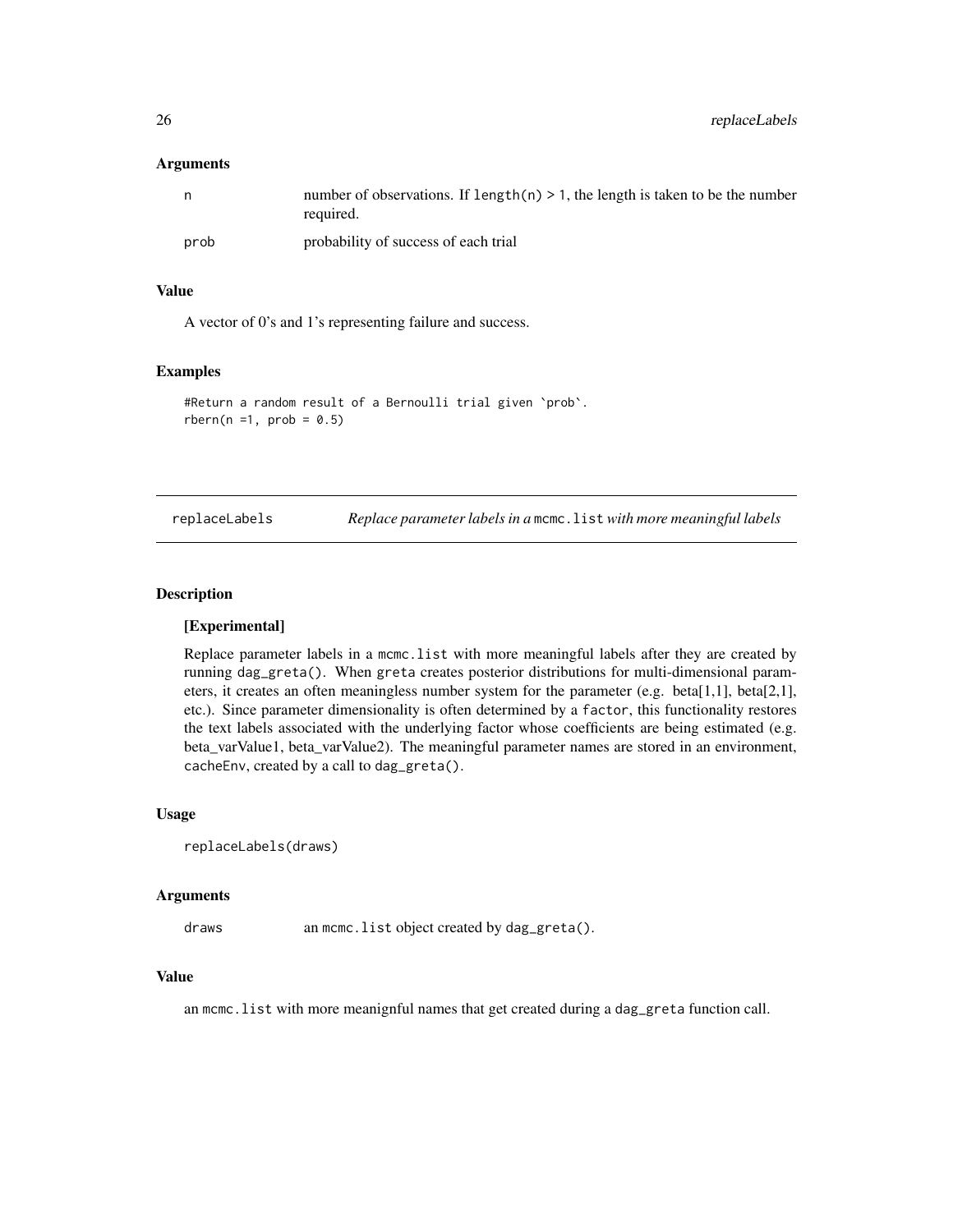<span id="page-26-0"></span>replace\_in\_spec2 *Razor-like template for diagram specification*

# Description

Use Razor-like syntax to define a template for use in a grViz diagram.

## Usage

```
replace_in_spec2(spec)
```
# Arguments

spec string spec to be parsed and evaluated.

| schoolsDF | This example, often referred to as 8-schools, was popularized by its |
|-----------|----------------------------------------------------------------------|
|           | inclusion in Bayesian Data Analysis (Gelman, Carlin, & Rubin 1997).  |

# Description

This example, often referred to as 8-schools, was popularized by its inclusion in Bayesian Data Analysis (Gelman, Carlin, & Rubin 1997).

#### Usage

schoolsDF

# Format

A data frame with 8 rows and 3 variables:

y estimated treatment effect at a particular school

sigma standard error of the treamtment effect estimate

schoolName an identifier for the school represented by this row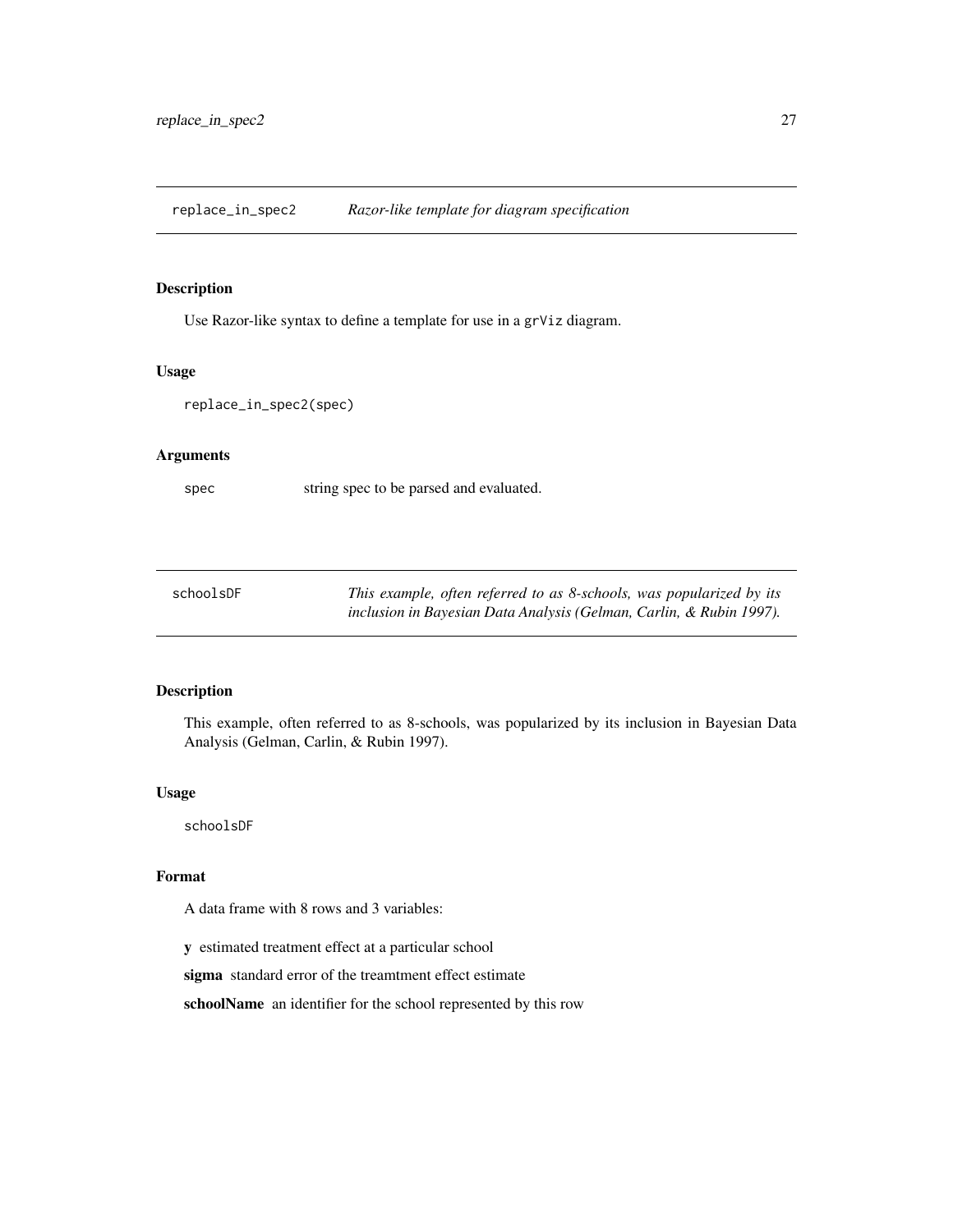<span id="page-27-0"></span>setDirectedGraphTheme *Set DiagrammeR defaults for graphical models*

# Description

setDirectedGraph returns a graph with good defaults.

#### Usage

setDirectedGraphTheme(dgrGraph)

#### Arguments

dgrGraph A DiagrammeR graph

# Value

An updated version of dgrGraph with good defaults for graphical models.

return a dgrGraph object with the color and shape defaults used by the causact package.

#### Examples

```
library(DiagrammeR)
create_graph() %>% add_node() %>% render_graph() # default DiagrammeR aesthetics
create_graph() %>% add_node() %>% setDirectedGraphTheme() %>% render_graph() ## causact aesthetics
```

| ticketsDF | Dataframe of 55,167 observations of the number of tickets written by<br>NYC precincts each day Data modified from https://github.com/stan- |  |  |
|-----------|--------------------------------------------------------------------------------------------------------------------------------------------|--|--|
|           | dev/stancon talks/tree/master/2018/Contributed-                                                                                            |  |  |
|           | Talks/01 auerbach which originally<br>sourced<br>from<br>data                                                                              |  |  |
|           | https://opendata.cityofnewyork.us/                                                                                                         |  |  |

# Description

Dataframe of 55,167 observations of the number of tickets written by NYC precincts each day Data modified from https://github.com/stan-dev/stancon\_talks/tree/master/2018/Contributed-Talks/01\_auerbach which originally sourced data from https://opendata.cityofnewyork.us/

#### Usage

ticketsDF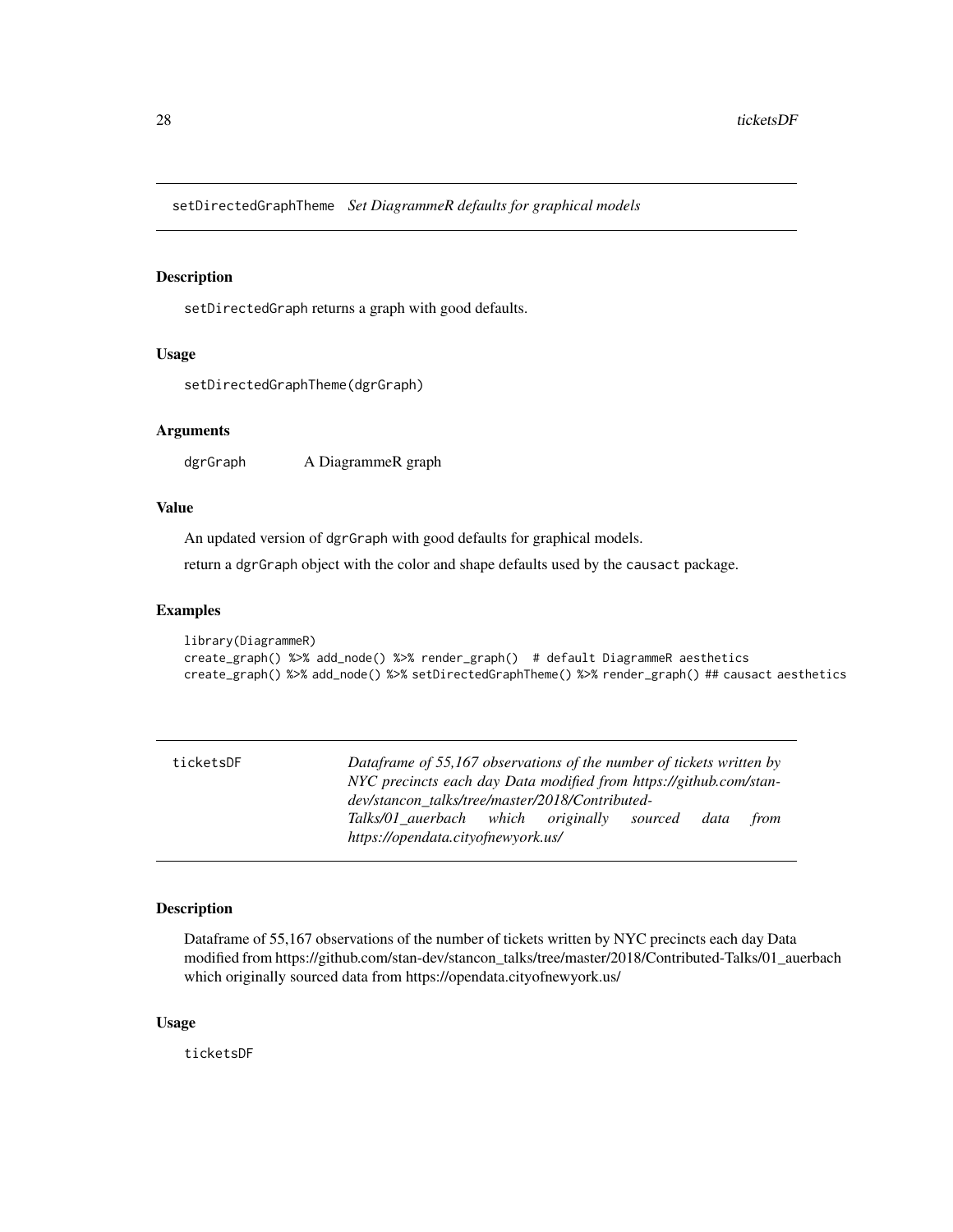#### <span id="page-28-0"></span>Format

A data frame with 55167 rows and 4 variables:

precinct unique precinct identifier representing precinct of issuing officer date the date on which ticket violations occurred month\_year the month\_year extracted from date column daily\_tickets Number of tickets issued out of precinct on this day

totalBeachgoersRepSample

*A representative sample from a random variable that represents the annual number of beach goers to Ocean City, MD beaches on hot days. Think of this representative sample as coming from either a prior or posterior distribution. An example using this sample is can be found in The Business Analyst's Guide To Business Analytics at https://www.causact.com/.*

# Description

A representative sample from a random variable that represents the annual number of beach goers to Ocean City, MD beaches on hot days. Think of this representative sample as coming from either a prior or posterior distribution. An example using this sample is can be found in The Business Analyst's Guide To Business Analytics at https://www.causact.com/.

#### Usage

totalBeachgoersRepSample

#### Format

A 4,000 element vector.

**totalBeachgoersRepSample** a draw from a representative sample of total beachgoers to Ocean City, MD.

%>% *The magrittr pipe*

#### Description

causact uses the pipe function, \%>\% to turn function composition into a series of imperative statements.

#### Value

Pipe a value forward into a function- or call expression and return the function on the rhs with the lhs used as the first argument.